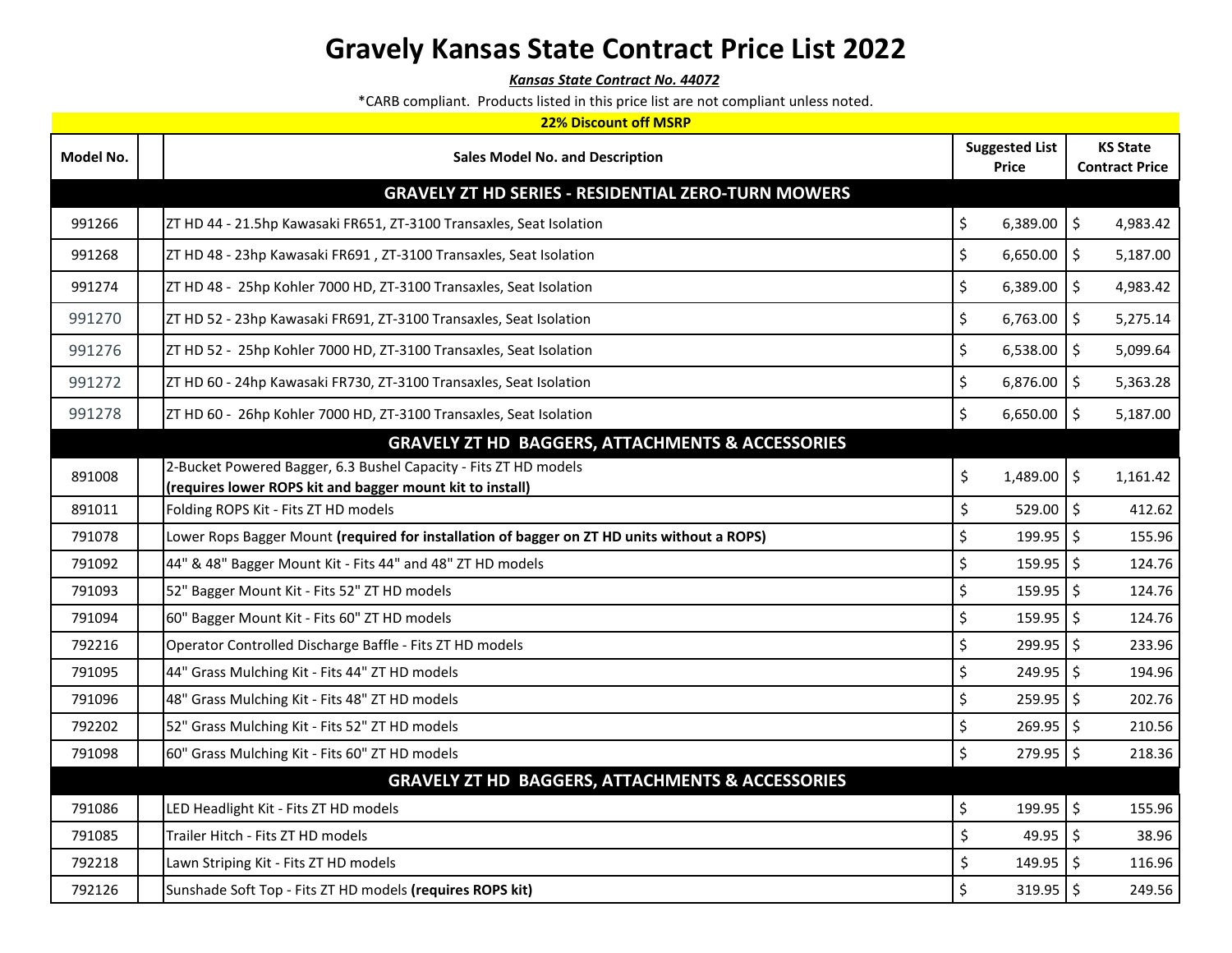*Kansas State Contract No. 44072*

|  | 22% Discount off MSRP |  |  |  |
|--|-----------------------|--|--|--|
|--|-----------------------|--|--|--|

| Model No. | <b>Sales Model No. and Description</b>                                                                                | <b>Suggested List</b><br><b>Price</b> | <b>KS State</b><br><b>Contract Price</b> |
|-----------|-----------------------------------------------------------------------------------------------------------------------|---------------------------------------|------------------------------------------|
| 792180    | Sunshade Hard Top - Fits ZT HD models (requires ROPS kit)                                                             | \$<br>429.95                          | \$<br>335.36                             |
| 791070    | Seat Spring Kit - Fits ZT HD models                                                                                   | \$<br>49.95                           | \$<br>38.96                              |
| 791088    | Seat Suspension Only - Fits ZT HD models                                                                              | \$<br>299.95                          | \$<br>233.96                             |
| 791077    | Gravely Branded Suspension Seat Kit - Fits ZT HD models (must order in multiples of 4)                                | \$<br>549.95                          | \$<br>428.96                             |
| 791083    | Front Castor Suspension Forks - Fits ZT HD models (set of 2)                                                          | \$<br>399.95                          | \$<br>311.96                             |
| 791099    | Tweel Kit, 22X11.00-12 - Fits 48", 52", 60" ZT HD models (set of 2)                                                   | \$<br>1,259.95                        | \$<br>982.76                             |
| 791052    | 13" Semi-Pneumatic Front Tire Kit, 13X6.50-6 - Fits ZT HD models (set of 2)                                           | $\zeta$<br>199.95                     | $\zeta$<br>155.96                        |
| 791089    | Aggressive Tread Pattern Rear Tire Kit, 22X11.00-10 - Fits 48", 52", 60" ZT HD models (black rims) (set of 2)         | \$<br>299.95                          | \$<br>233.96                             |
| 791021    | Gravely 12" Wheel Covers - Fits ZT HD models with 12" rims (set of 2)                                                 | $\zeta$<br>99.95                      | \$<br>77.96                              |
| 792106    | Front 6" Wheel Covers - Fits ZT HD models (set of 2)                                                                  | \$<br>49.95                           | \$<br>38.96                              |
| 715155    | Gravely Seat Cover, Gelcore Technology                                                                                | \$<br>79.95                           | \$<br>62.36                              |
| 715151    | RealTree Camouflage Seat Cover, GelCore Technology                                                                    | \$<br>79.95                           | \$<br>62.36                              |
| 715153    | Gravely Equipment Cover - Fits all Zero-Turn models with decks up to 60"                                              | \$<br>89.95                           | \$<br>70.16                              |
| 715082    | 48" Plug Aerator - Tow behind, 3" depth (requires hitch kit)                                                          | $\zeta$<br>289.95                     | \$<br>226.16                             |
| 715033    | 36" Poly Roller - Water fill - Tow behind (requires hitch kit)                                                        | \$<br>219.95                          | \$<br>171.56                             |
| 715034    | 48" Dethatcher - Tow behind (requires hitch kit)                                                                      | \$<br>179.95                          | $\zeta$<br>140.36                        |
| 715103    | 15 Gal. Sprayer - Tow behind, 12v, 7amp, up to 70 psi (requires hitch kit)                                            | \$<br>429.95                          | \$<br>335.36                             |
| 715036    | Spreader - Tow behind (requires hitch kit)                                                                            | \$<br>369.95                          | $\zeta$<br>288.56                        |
| 792192    | LaserEdge Blade Kit - Fits 44" & 48" ZT HD models                                                                     | \$<br>99.95                           | \$<br>77.96                              |
| 792198    | LaserEdge Mulch Blade Kit - Fits 44" & 48" ZT HD models                                                               | $\zeta$<br>89.95                      | \$<br>70.16                              |
| 707217    | Gravely Kawasaki Tune Up Kit - Fits ZT HD engine models (FR651V, FR691V, FR730V, FS600V)                              | \$<br>59.95                           | \$<br>46.76                              |
| 707213    | Gravely Kohler Tune Up Kit - Fits ZT HD engine models<br>(KT735-3056, KT740-3068, KT745-3069, KT740-3089, KT745-3086) | \$<br>49.95                           | \$<br>38.96                              |
|           | <b>GRAVELY PRO-QXT™ TRACTOR</b>                                                                                       |                                       |                                          |
| 985911    | Gravely Pro-QXT Tractor                                                                                               | \$<br>7,609.00                        | \$<br>5,935.02                           |
|           | GRAVELY PRO-QXT™ TRACTOR ATTACHMENTS & ACCESSORIES                                                                    |                                       |                                          |
| 885910    | 48" Blade Gravely Pro-QXT                                                                                             | \$<br>879.00 \$                       | 685.62                                   |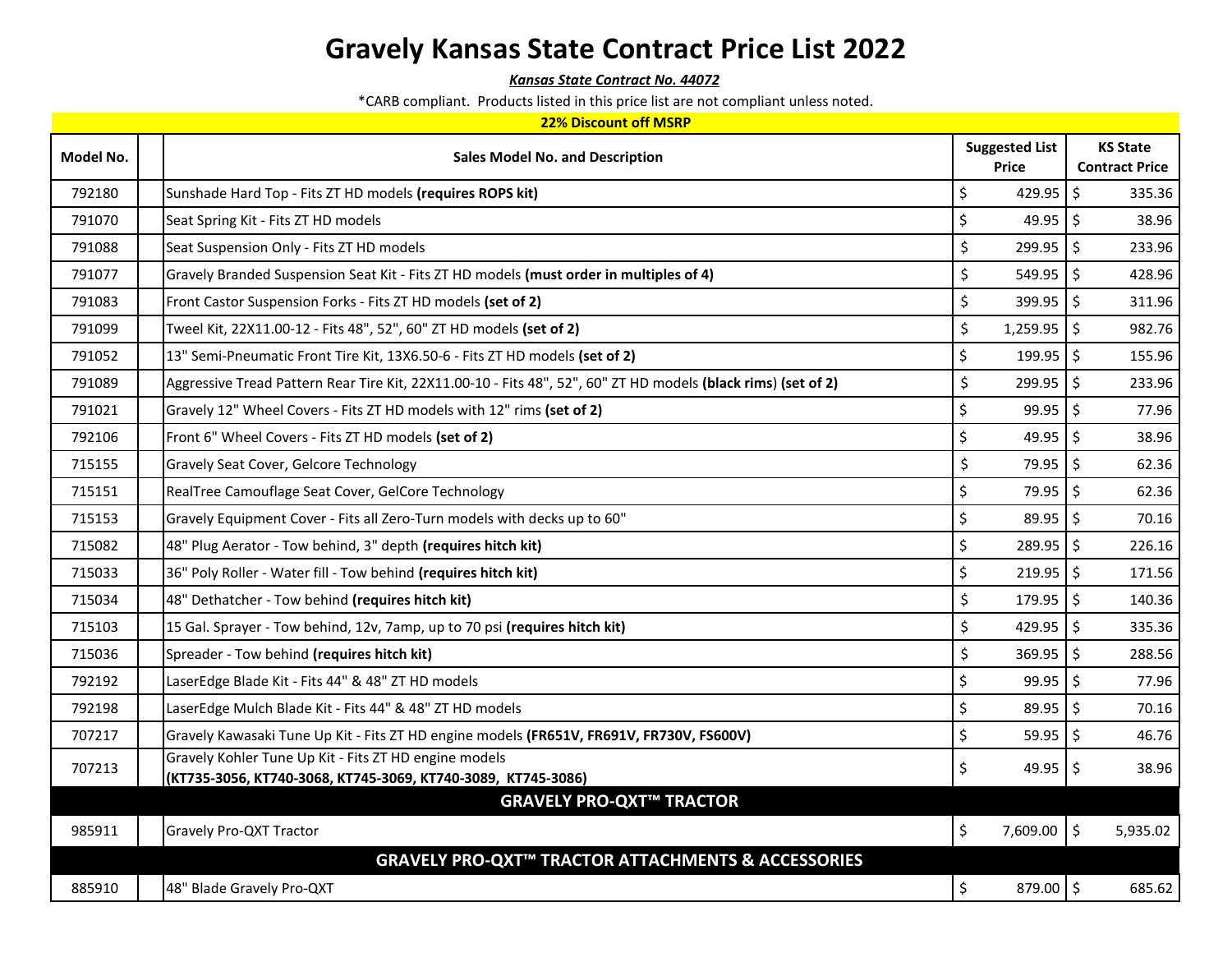*Kansas State Contract No. 44072*

| Model No. | <b>Sales Model No. and Description</b>                                             | <b>Suggested List</b>                       | <b>KS State</b>           |
|-----------|------------------------------------------------------------------------------------|---------------------------------------------|---------------------------|
|           |                                                                                    | <b>Price</b>                                | <b>Contract Price</b>     |
| 885911    | 44" Brush Gravely Pro-QXT                                                          | $\zeta$<br>2,769.00                         | \$<br>2,159.82            |
| 885912    | 32" Snow Head Gravely Pro-QXT                                                      | \$<br>2,129.00                              | $\zeta$<br>1,660.62       |
| 885913    | 32" Brush Mower Gravely Pro-QXT                                                    | \$<br>$1,839.00$ \$                         | 1,434.42                  |
| 885914    | 36" Finish Mower Gravely Pro-QXT                                                   | \$<br>2,159.00                              | $\zeta$<br>1,684.02       |
| 885915    | 48" Finish Mower Gravely Pro-QXT                                                   | \$<br>$2,449.00$ \$                         | 1,910.22                  |
| 885916    | 32" Aerator Attachment Gravely Pro-QXT                                             | \$<br>2,239.00                              | Ŝ.<br>1,746.42            |
| 885917    | 32" Dethatcher Attachment Gravely Pro-QXT                                          | \$<br>2,659.00                              | \$<br>2,074.02            |
| 785910    | <b>Tire Chains</b>                                                                 | $\zeta$<br>79.95 \$                         | 62.36                     |
| 785911    | <b>Grip Ring</b>                                                                   | $\zeta$<br>$19.95$ \$                       | 15.56                     |
| 785914    | AG Tire (set of 2)                                                                 | \$<br>299.95                                | $\ddot{\phi}$<br>233.96   |
| 785912    | Light Kit                                                                          | \$<br>$199.95$ \$                           | 155.96                    |
| 785913    | Poly Scraper Edge                                                                  | 79.95 \$<br>$\zeta$                         | 62.36                     |
| 785917    | Snow Cab Pro-QXT                                                                   | $\zeta$<br>$129.95$ \$                      | 101.36                    |
| 785915    | Brush Mower Transport Wheel Kit                                                    | $\zeta$<br>$199.95$ \$                      | 155.96                    |
| 785935    | Seeding Hopper Kit                                                                 | \$<br>$799.95$ \$                           | 623.96                    |
| 785936    | Spring Tine Kit                                                                    | $\boldsymbol{\dot{\varsigma}}$<br>399.95 \$ | 311.96                    |
|           | <b>COMPACT-PRO® SERIES</b>                                                         |                                             |                           |
| 991144    | Compact-Pro 34 - 15.5hp Kawasaki FX 481V w/34" Fabricated Deck, ZT3100 Transaxles  | \$<br>7,529.00                              | $\ddot{\phi}$<br>5,872.62 |
| 991145    | Compact-Pro 44 - 19hp Kawasaki FX 600V w/44" Fabricated Deck, ZT3100 Transaxles    | $\zeta$<br>$8,203.00$ \$                    | 6,398.34                  |
|           | <b>COMPACT-PRO® ATTACHMENTS &amp; ACCESSORIES</b>                                  |                                             |                           |
| 891010    | Folding ROPS - Fits Compact-Pro models                                             | \$<br>529.00 \$                             | 412.62                    |
| 788043    | Grass Catcher 4.3 cu ft - Fits Compact-Pro models                                  | \$<br>$399.95$ \$                           | 311.96                    |
| 788044    | Leaf Collector 4.6 cu ft - Fits Compact-Pro models (requires 788043 Grass Catcher) | \$<br>$359.95$ \$                           | 280.76                    |
| 788072    | 34" Grass Mulching Kit - Fits 34" Compact-Pro                                      | \$<br>$239.95$ \$                           | 187.16                    |
| 791067    | 44" Grass Mulching Kit - Fits 44" Compact-Pro                                      | \$<br>249.95                                | $\mathsf{S}$<br>194.96    |
| 792183    | LED Headlight Kit - Fits Compact-Pro models                                        | \$<br>$199.95$ \$                           | 155.96                    |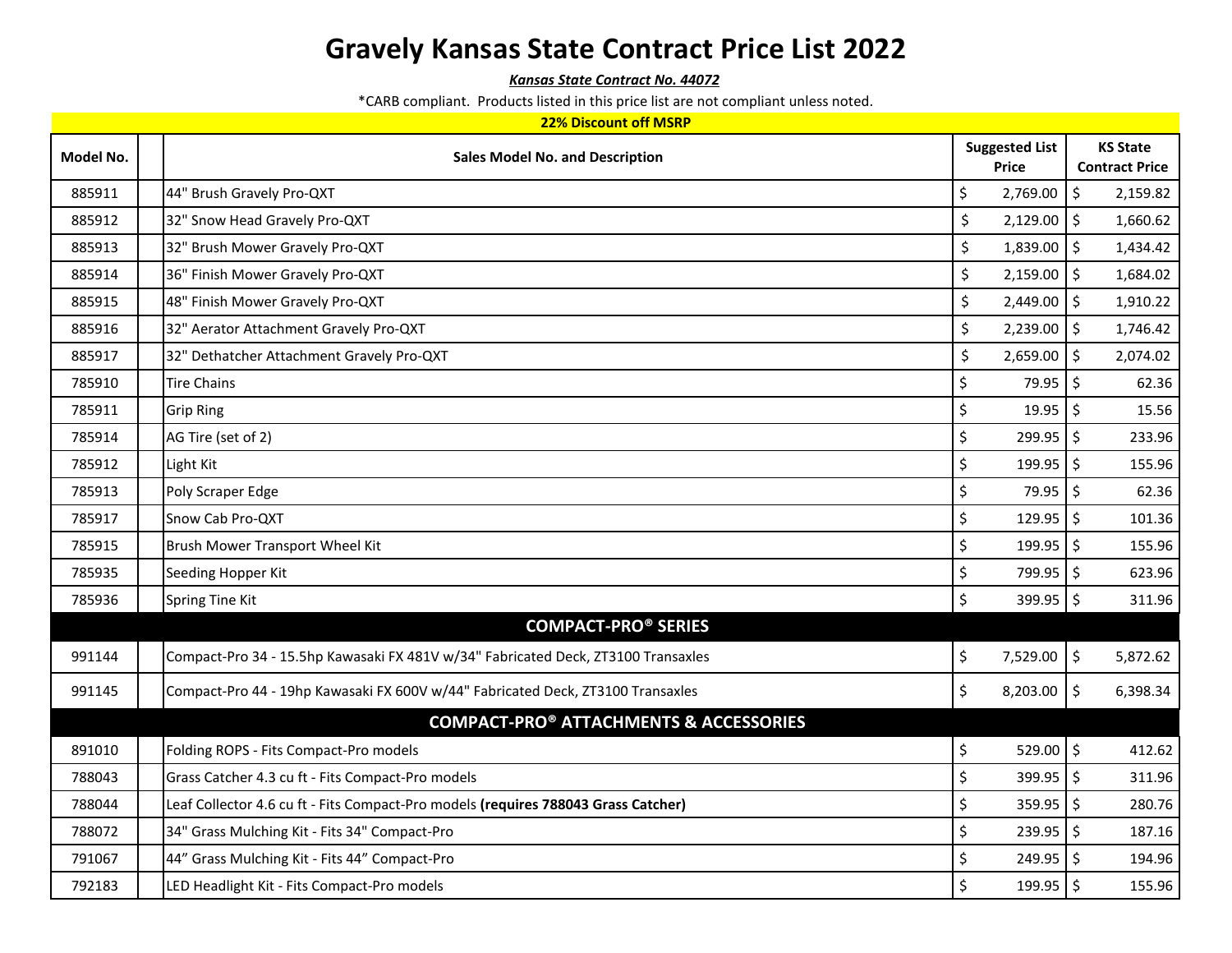*Kansas State Contract No. 44072*

|  |  |  | 22% Discount off MSRP |  |
|--|--|--|-----------------------|--|
|--|--|--|-----------------------|--|

| Model No. | <b>Sales Model No. and Description</b>                                                                          | <b>Suggested List</b><br><b>Price</b> | <b>KS State</b><br><b>Contract Price</b> |
|-----------|-----------------------------------------------------------------------------------------------------------------|---------------------------------------|------------------------------------------|
| 792181    | Trailer Hitch - Fits Compact-Pro models                                                                         | \$<br>$59.95$ 5                       | 46.76                                    |
| 791020    | Gravely 10" Wheel Covers - Fits Compact-Pro models (set of 2)                                                   | $\zeta$<br>79.95                      | $\zeta$<br>62.36                         |
| 792106    | Front 6" Wheel Covers - Fits Compact-Pro models (set of 2)                                                      | \$<br>49.95                           | $\zeta$<br>38.96                         |
| 715153    | Gravely Equipment Cover- Fits all Zero-Turn models with decks up to 60"                                         | \$<br>89.95 \$                        | 70.16                                    |
| 792193    | LaserEdge Blade Kit - Fits 34" Compact-Pro                                                                      | \$<br>99.95                           | $\zeta$<br>77.96                         |
| 792199    | LaserEdge Mulch Blade Kit - Fits 34" Compact-Pro                                                                | \$<br>$99.95$ \$                      | 77.96                                    |
| 792192    | LaserEdge Blade Kit - Fits 44" Compact-Pro                                                                      | $\zeta$<br>99.95                      | $\zeta$<br>77.96                         |
| 792198    | LaserEdge Mulch Blade Kit - Fits 44" Compact-Pro                                                                | \$<br>$89.95$ \$                      | 70.16                                    |
| 707218    | Gravely Kawasaki Tune Up Kit - Fits Compact-Pro engine models (FX481V, FX600V)                                  | \$<br>$59.95$ \$                      | 46.76                                    |
|           | <b>PRO-TURN® Z SERIES</b>                                                                                       |                                       |                                          |
| 991280    | Pro-Turn Z 48 - 26.5hp Gravely 764 Pro Filtration, ZT-3100 Transaxles, Seat Isolation and Suspension Forks      | \$<br>7,546.00 \$                     | 5,885.88                                 |
| 991282    | Pro-Turn Z 52 - 26.5hp Gravely 764 Pro Filtration, ZT-3100 Transaxles, Seat Isolation and Suspension Forks      | \$<br>7,679.00 \$                     | 5,989.62                                 |
| 991284    | Pro-Turn Z 60 - 26.5hp Gravely 764 Pro Filtration, ZT-3100 Transaxles, Seat Isolation and Suspension Forks      | \$<br>7,792.00 \$                     | 6,077.76                                 |
|           | <b>PRO-TURN® Z BAGGERS, ATTACHMENTS &amp; ACCESSORIES</b>                                                       |                                       |                                          |
| 891008    | 2-Bucket Powered Bagger, 6.3 Bushel Capacity - Fits Pro-Turn Z models<br>(requires bagger mount kit to install) | \$<br>$1,489.00$ \$                   | 1,161.42                                 |
| 791092    | 48" Bagger Mount Kit - Fits 48" Pro-Turn Z models                                                               | \$<br>$159.95$ \$                     | 124.76                                   |
| 791093    | 52" Bagger Mount Kit - Fits 52" Pro-Turn Z models                                                               | \$<br>$159.95$ \$                     | 124.76                                   |
| 791094    | 60" Bagger Mount Kit - Fits 60" Pro-Turn Z models                                                               | \$<br>$159.95$ \$                     | 124.76                                   |
| 792216    | Operator Controlled Discharge Baffle - Fits Pro-Turn Z models                                                   | $\zeta$<br>$299.95$ \$                | 233.96                                   |
| 791096    | 48" Grass Mulching Kit - Fits 48" Pro-Turn Z models                                                             | \$<br>$259.95$ \$                     | 202.76                                   |
| 792202    | 52" Grass Mulching Kit - Fits 52" Pro-Turn Z models                                                             | \$<br>$269.95$ \$                     | 210.56                                   |
| 791098    | 60" Grass Mulching Kit - Fits 60" Pro-Turn Z models                                                             | \$<br>$279.95$ \$                     | 218.36                                   |
| 791086    | LED Headlight Kit - Fits Pro-Turn Z models                                                                      | \$<br>$199.95$ \$                     | 155.96                                   |
| 791085    | Trailer Hitch - Fits Pro-Turn Z models                                                                          | \$<br>$49.95$ \$                      | 38.96                                    |
| 792218    | Lawn Striping Kit - Fits Pro-Turn Z models                                                                      | \$<br>149.95                          | $\zeta$<br>116.96                        |
| 792126    | Sunshade Soft Top ROPS Mounted - Fits Pro-Turn Z models                                                         | \$<br>$319.95$ \$                     | 249.56                                   |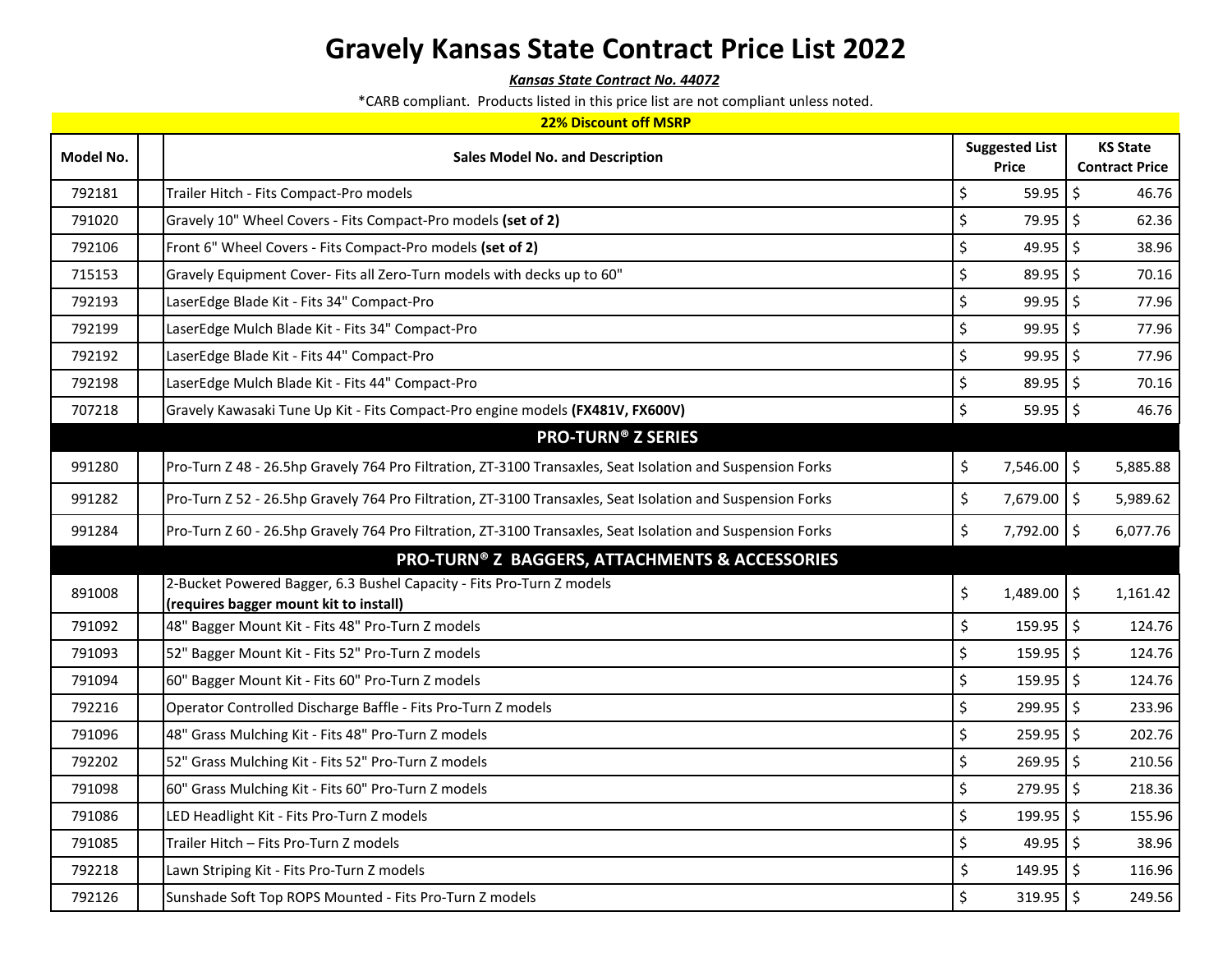*Kansas State Contract No. 44072*

| <b>22% Discount off MSRP</b> |  |                                                                                                                  |         |                       |    |                       |  |
|------------------------------|--|------------------------------------------------------------------------------------------------------------------|---------|-----------------------|----|-----------------------|--|
| Model No.                    |  | <b>Sales Model No. and Description</b>                                                                           |         | <b>Suggested List</b> |    | <b>KS State</b>       |  |
|                              |  |                                                                                                                  |         | <b>Price</b>          |    | <b>Contract Price</b> |  |
| 792180                       |  | Sunshade Hard Top ROPS Mounted - Fits Pro-Turn Z models                                                          | \$      | 429.95                | \$ | 335.36                |  |
| 791088                       |  | Seat Suspension Only - Fits Pro-Turn Z models                                                                    | \$      | 299.95                | \$ | 233.96                |  |
| 791077                       |  | Gravely Branded Suspension Seat Kit - Fits Pro-Turn Z models (must order in multiples of 4)                      | \$      | $549.95$ \$           |    | 428.96                |  |
| 791099                       |  | Tweel Kit, 22X11.00-12 - Fits Pro-Turn Z models <b>(set of 2)</b>                                                | \$      | $1,259.95$ \$         |    | 982.76                |  |
| 791052                       |  | 13" Semi-Pneumatic Front Tire Kit, 13X6.50-6 - Fits Pro Turn Z models (set of 2)                                 | \$      | $199.95$ \$           |    | 155.96                |  |
| 791089                       |  | Aggressive Tread Pattern Rear Tire Kit, 22X11.00-10 - Fits Pro-Turn Z models (set of 2)                          | \$      | 299.95                | \$ | 233.96                |  |
| 791021                       |  | Gravely 12" Wheel Covers - Fits Pro-Turn Pro-Turn Z models (set of 2)                                            | \$      | $99.95$ \$            |    | 77.96                 |  |
| 792106                       |  | Front 6" Wheel Covers - Fits Pro-Turn Z models (set of 2)                                                        | \$      | 49.95                 | \$ | 38.96                 |  |
| 715155                       |  | Gravely Seat Cover, Gelcore Technology                                                                           | \$      | 79.95 \$              |    | 62.36                 |  |
| 715151                       |  | RealTree Camouflage Seat Cover, GelCore Technology                                                               | \$      | 79.95                 | \$ | 62.36                 |  |
| 715153                       |  | Gravely Equipment Cover- Fits all Zero-Turn models with decks up to 60"                                          | \$      | 89.95                 | \$ | 70.16                 |  |
| 792192                       |  | LaserEdge Blade Kit - Fits 48" Pro-Turn Z models                                                                 | $\zeta$ | 99.95                 | \$ | 77.96                 |  |
| 792198                       |  | LaserEdge Mulch Blade Kit - Fits 48" Pro-Turn Z models                                                           | \$      | 89.95                 | \$ | 70.16                 |  |
| 707221                       |  | Gravely Engine Tune Up Kit - Fits Pro-Turn Z engine models (Gravely 764 Pro Filter Engine)                       | \$      | $55.95$ \$            |    | 43.64                 |  |
|                              |  | <b>PRO-TURN® ZX SERIES</b>                                                                                       |         |                       |    |                       |  |
| 991286                       |  | Pro-Turn ZX 48 - 22hp Kawasaki FX, ZT-3200 Transaxles, Suspension Seat and Suspension Forks                      | \$      | 8,855.00 \$           |    | 6,906.90              |  |
| 991288                       |  | Pro-Turn ZX 52 - 22hp Kawasaki FX, ZT-3200 Transaxles, Suspension Seat and Suspension Forks                      | \$      | 8,967.00 \$           |    | 6,994.26              |  |
| 991290                       |  | Pro-Turn ZX 60 - 23.5hp Kawasaki FX, ZT-3200 Transaxles, Suspension Seat and Suspension Forks                    | \$      | $9,079.00$ \$         |    | 7,081.62              |  |
|                              |  | PRO-TURN® ZX BAGGERS, ATTACHMENTS & ACCESSORIES                                                                  |         |                       |    |                       |  |
| 891008                       |  | 2-Bucket Powered Bagger, 6.3 Bushel Capacity - Fits Pro-Turn ZX models<br>(requires bagger mount kit to install) | \$      | $1,489.00$ \$         |    | 1,161.42              |  |
| 791092                       |  | 48" Bagger Mount Kit - Fits 48" Pro-Turn ZX models                                                               | $\zeta$ | 159.95 \$             |    | 124.76                |  |
| 791093                       |  | 52" Bagger Mount Kit - Fits 52" Pro-Turn ZX models                                                               | \$      | $159.95$ \$           |    | 124.76                |  |
| 791094                       |  | 60" Bagger Mount Kit - Fits 60" Pro-Turn ZX models                                                               | \$      | $159.95$ \$           |    | 124.76                |  |
| 792216                       |  | Operator Controlled Discharge Baffle - Fits Pro-Turn ZX models                                                   | \$      | $299.95$ \$           |    | 233.96                |  |
| 791096                       |  | 48" Grass Mulching Kit - Fits 48" Pro-Turn ZX models                                                             | \$      | $259.95$ \$           |    | 202.76                |  |
| 792202                       |  | 52" Grass Mulching Kit - Fits 52" Pro-Turn ZX models                                                             | $\zeta$ | $269.95$ \$           |    | 210.56                |  |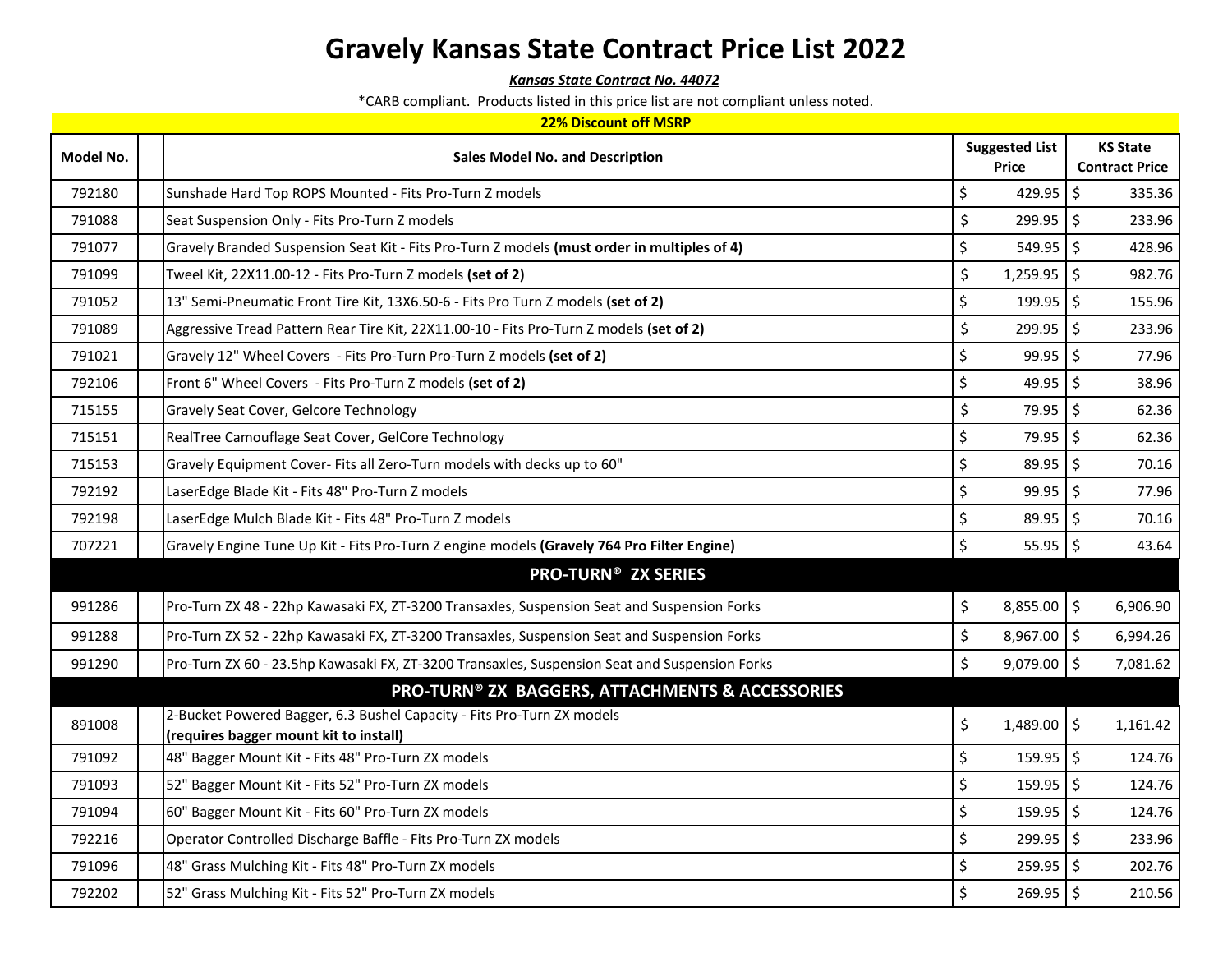*Kansas State Contract No. 44072*

\*CARB compliant. Products listed in this price list are not compliant unless noted.

#### **22% Discount off MSRP**

| Model No. | <b>Sales Model No. and Description</b>                                                                       | <b>Suggested List</b><br><b>Price</b> | <b>KS State</b><br><b>Contract Price</b> |
|-----------|--------------------------------------------------------------------------------------------------------------|---------------------------------------|------------------------------------------|
| 791098    | 60" Grass Mulching Kit - Fits 60" Pro-Turn ZX models                                                         | \$<br>$279.95$ \$                     | 218.36                                   |
| 791086    | LED Headlight Kit - Fits Pro-Turn ZX models                                                                  | \$<br>$199.95$ \ \$                   | 155.96                                   |
| 791085    | Trailer Hitch - Fits Pro-Turn ZX models                                                                      | \$<br>$49.95$ \$                      | 38.96                                    |
| 792218    | Lawn Striping Kit - Fits Pro-Turn ZX models                                                                  | \$<br>$149.95$ \$                     | 116.96                                   |
| 792126    | Sunshade Soft Top ROPS Mounted - Fits Pro-Turn ZX models                                                     | \$<br>$319.95$ \$                     | 249.56                                   |
| 792180    | Sunshade Hard Top ROPS Mounted - Fits Pro-Turn ZX models                                                     | \$<br>$429.95$ \$                     | 335.36                                   |
| 791077    | Gravely Branded Suspension Seat Kit - Fits Pro-Turn ZX models (must order in multiples of 4)                 | \$<br>$549.95$ \$                     | 428.96                                   |
| 791099    | Tweel Kit, 22" x 11"-12" - Fits Pro-Turn ZX models (set of 2)                                                | \$<br>$1,259.95$ \$                   | 982.76                                   |
| 791052    | 13" Semi-Pneumatic Front Tire Kit, 13X6.50-6 - Fits Pro Turn ZX models (set of 2)                            | \$<br>$199.95$ \$                     | 155.96                                   |
| 791089    | Aggressive Tread Pattern Rear Tire Kit, 22X11.00-10 - Fits Pro-Turn ZX models (set of 2)                     | \$<br>299.95                          | \$<br>233.96                             |
| 791021    | Gravely 12" Wheel Covers - Fits Pro-Turn ZX models (set of 2)                                                | \$<br>$99.95$ \$                      | 77.96                                    |
| 792106    | Front 6" Wheel Covers - Fits Pro-Turn ZX models (set of 2)                                                   | \$<br>$49.95$ \$                      | 38.96                                    |
| 715155    | Gravely Seat Cover, Gelcore Technology                                                                       | \$<br>79.95 \$                        | 62.36                                    |
| 715151    | RealTree Camouflage Seat Cover, GelCore Technology                                                           | \$<br>79.95 \$                        | 62.36                                    |
| 715153    | Gravely Equipment Cover- Fits all Zero-Turn models with decks up to 60"                                      | \$<br>$89.95$ \$                      | 70.16                                    |
| 792192    | LaserEdge Blade Kit - Fits 48" Pro-Turn ZX models                                                            | \$<br>$99.95$ \$                      | 77.96                                    |
| 792198    | LaserEdge Mulch Blade Kit - Fits 48" Pro-Turn ZX models                                                      | \$<br>$89.95$ \$                      | 70.16                                    |
| 707219    | Gravely Kawasaki Tune Up Kit - Fits Pro-Turn ZX engine models (FX691, FX730V, FX850V)                        | \$<br>$69.95$ \$                      | 54.56                                    |
|           | <b>PRO-TURN® 100 SERIES</b>                                                                                  |                                       |                                          |
| 991128    | Pro-Turn 148 - 22hp Kawasaki FX691 V-Twin, w/ 48" Fabricated X-Factor Deck, ZT3400 Transaxles                | \$<br>$10,041.00$ \$                  | 7,831.98                                 |
| 991129    | Pro-Turn 152 - 22hp Kawasaki FX691 V-Twin, w/ 52" Fabricated X-Factor Deck, ZT3400 Transaxles                | \$<br>$10,275.00$ \$                  | 8,014.50                                 |
| 991132    | Pro-Turn 152 - 23hp Kohler ZT730 V-Twin, w/ 52" Fabricated X-Factor Deck, ZT3400 Transaxles                  | \$<br>$9,728.00$ \$                   | 7,587.84                                 |
| 991130    | Pro-Turn 160 - 23.5hp Kawasaki FX730 V-Twin, w/ 60" Fabricated X-Factor Deck, ZT3400 Transaxles              | \$<br>$10,318.00$ \$                  | 8,048.04                                 |
| 991133    | Pro-Turn 160-25hp Kohler ZT740 Commercial Package V-Twin, w/ 60" Fabricated X-Factor Deck, ZT3400 Transaxles | \$<br>$10,025.00$ \$                  | 7,819.50                                 |
|           | PRO-TURN <sup>®</sup> 100 SERIES BAGGERS, ATTACHMENTS & ACCESSORIES                                          |                                       |                                          |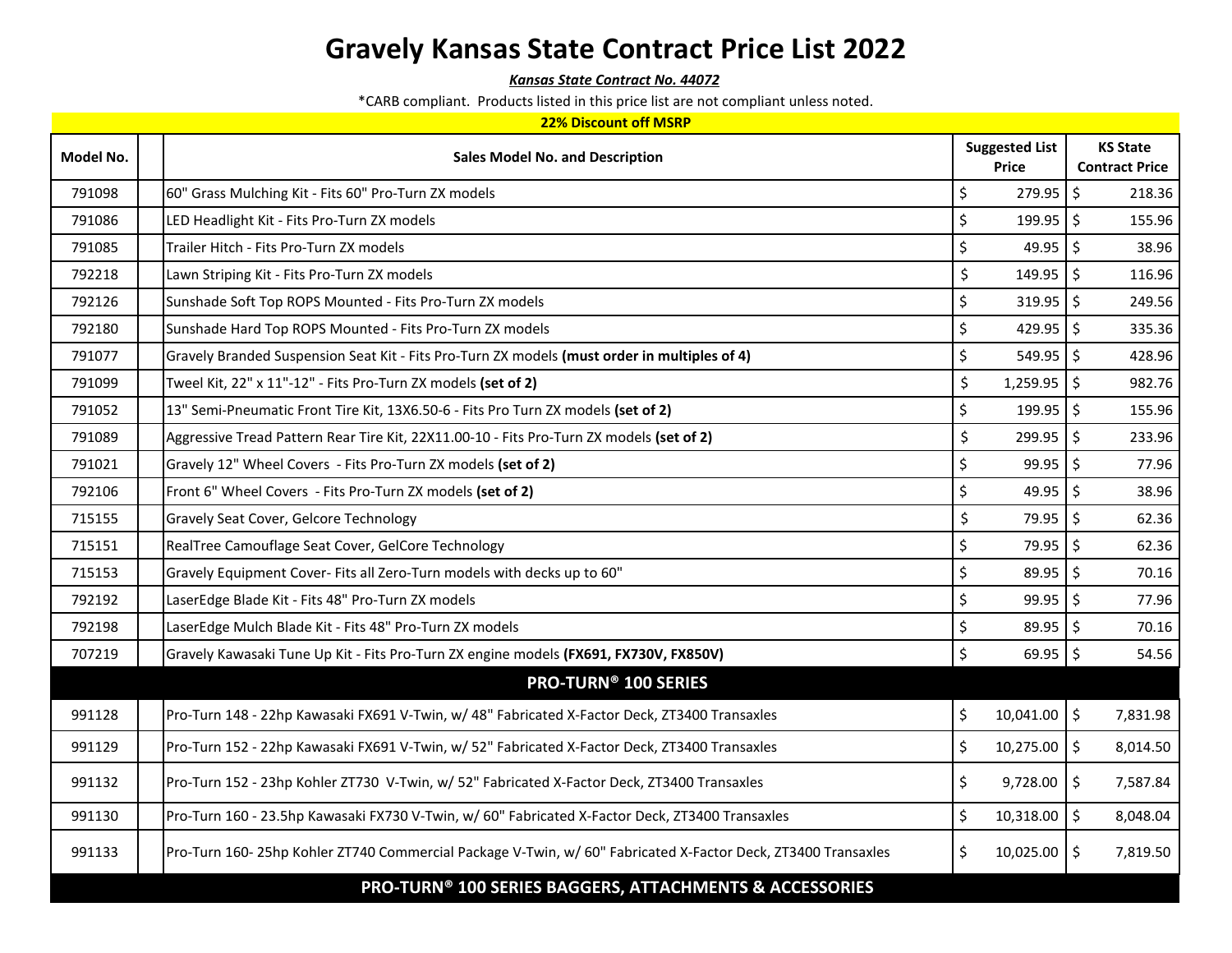*Kansas State Contract No. 44072*

|  | 22% Discount off MSRP |  |  |  |
|--|-----------------------|--|--|--|
|--|-----------------------|--|--|--|

| Model No. | <b>Sales Model No. and Description</b>                                                                          | <b>Suggested List</b><br><b>Price</b> | <b>KS State</b><br><b>Contract Price</b> |
|-----------|-----------------------------------------------------------------------------------------------------------------|---------------------------------------|------------------------------------------|
| 891007    | 2-Bucket Powered Bagger, 7.5 Bushel Capacity - Fits Pro-Turn 100 models<br>(requires completion kit to install) | \$<br>$2,239.00$ \$                   | 1,746.42                                 |
| 791060    | 48" Bagger Completion Kit - Fits 48" Pro-Turn 100 models                                                        | \$<br>$219.95$ \$                     | 171.56                                   |
| 791061    | 52" Bagger Completion Kit - Fits 52" Pro-Turn 100 models                                                        | \$<br>$219.95$ \$                     | 171.56                                   |
| 791062    | 60" Bagger Completion Kit - Fits 60" Pro-Turn 100 models                                                        | \$<br>$219.95$ \$                     | 171.56                                   |
| 792222    | Operator Controlled Discharge Baffle - Fits Pro-Turn 100 models                                                 | \$<br>$299.95$ \$                     | 233.96                                   |
| 791057    | 48" Grass Mulching Kit - Fits 48" Pro-Turn 100 models                                                           | \$<br>$259.95$ \$                     | 202.76                                   |
| 791058    | 52" Grass Mulching Kit - Fits 52" Pro-Turn 100 models                                                           | \$<br>$269.95$ \$                     | 210.56                                   |
| 791059    | 60" Grass Mulching Kit - Fits 60" Pro-Turn 100 models                                                           | \$<br>$279.95$ \$                     | 218.36                                   |
| 792158    | Trailer Hitch - Fits Pro-Turn 100 models                                                                        | \$<br>$59.95$ \$                      | 46.76                                    |
| 792162    | LED Headlight Kit - Fits Pro-Turn 100 models                                                                    | \$<br>$199.95$ \$                     | 155.96                                   |
| 792067    | Lawn Striping Kit - Fits Pro-Turn 100 models                                                                    | \$<br>$99.95$ \$                      | 77.96                                    |
| 792180    | Sunshade Hard Top ROPS Mounted - Fits Pro-Turn 100 models                                                       | \$<br>429.92   \$                     | 335.34                                   |
| 791052    | 13" Semi-Pneumatic Front Tire Kit, 13X6.50-6 - Fits Pro Turn 100 models (set of 2)                              | \$<br>$199.95$ \$                     | 155.96                                   |
| 792153    | Radial Drive Tire Conversion Kit, 23X10.50-12 - Fits Pro-Turn 100 models (set of 2)                             | \$<br>$299.95$ \$                     | 233.96                                   |
| 791021    | Gravely 12" Wheel Covers - Fits Pro-Turn 100 models (set of 2)                                                  | \$<br>$99.95$ \$                      | 77.96                                    |
| 792106    | Front 6" Wheel Covers - Fits Pro-Turn 100 models (set of 2)                                                     | \$<br>49.95 $\frac{1}{5}$             | 38.96                                    |
| 792150    | 12V Outlet Accessory - Fits Pro-Turn 100 models                                                                 | \$<br>$15.95$ \$                      | 12.44                                    |
| 715155    | Gravely Seat Cover, Gelcore Technology                                                                          | \$<br>79.95                           | $\boldsymbol{\zeta}$<br>62.36            |
| 715151    | RealTree Camouflage Seat Cover, GelCore Technology                                                              | 79.95 \$<br>\$                        | 62.36                                    |
| 715153    | Gravely Equipment Cover- Fits all Zero-Turn models with decks up to 60"                                         | \$<br>89.95                           | \$<br>70.16                              |
| 792192    | LaserEdge Blade Kit - Fits 48" Pro-Turn 100 models                                                              | \$<br>$99.95$ \$                      | 77.96                                    |
| 792193    | LaserEdge Blade Kit - Fits 52" Pro-Turn 100 models                                                              | \$<br>$99.95$ \$                      | 77.96                                    |
| 792194    | LaserEdge Blade Kit - Fits 60" Pro-Turn 100 models                                                              | \$<br>$109.95$ \$                     | 85.76                                    |
| 792198    | LaserEdge Mulch Blade Kit - Fits 48" Pro-Turn 100 models                                                        | \$<br>$89.95$ \$                      | 70.16                                    |
| 792199    | LaserEdge Mulch Blade Kit - Fits 52" Pro-Turn 100 models                                                        | \$<br>$99.95$ \$                      | 77.96                                    |
| 792200    | LaserEdge Mulch Blade Kit - Fits 60" Pro-Turn 100 models                                                        | \$<br>$109.95$ \$                     | 85.76                                    |
| 707219    | Gravely Kawasaki Tune Up Kit - Fits Pro-Turn 100 engine models (FX691, FX730V, FX850V)                          | \$<br>$69.95$ \$                      | 54.56                                    |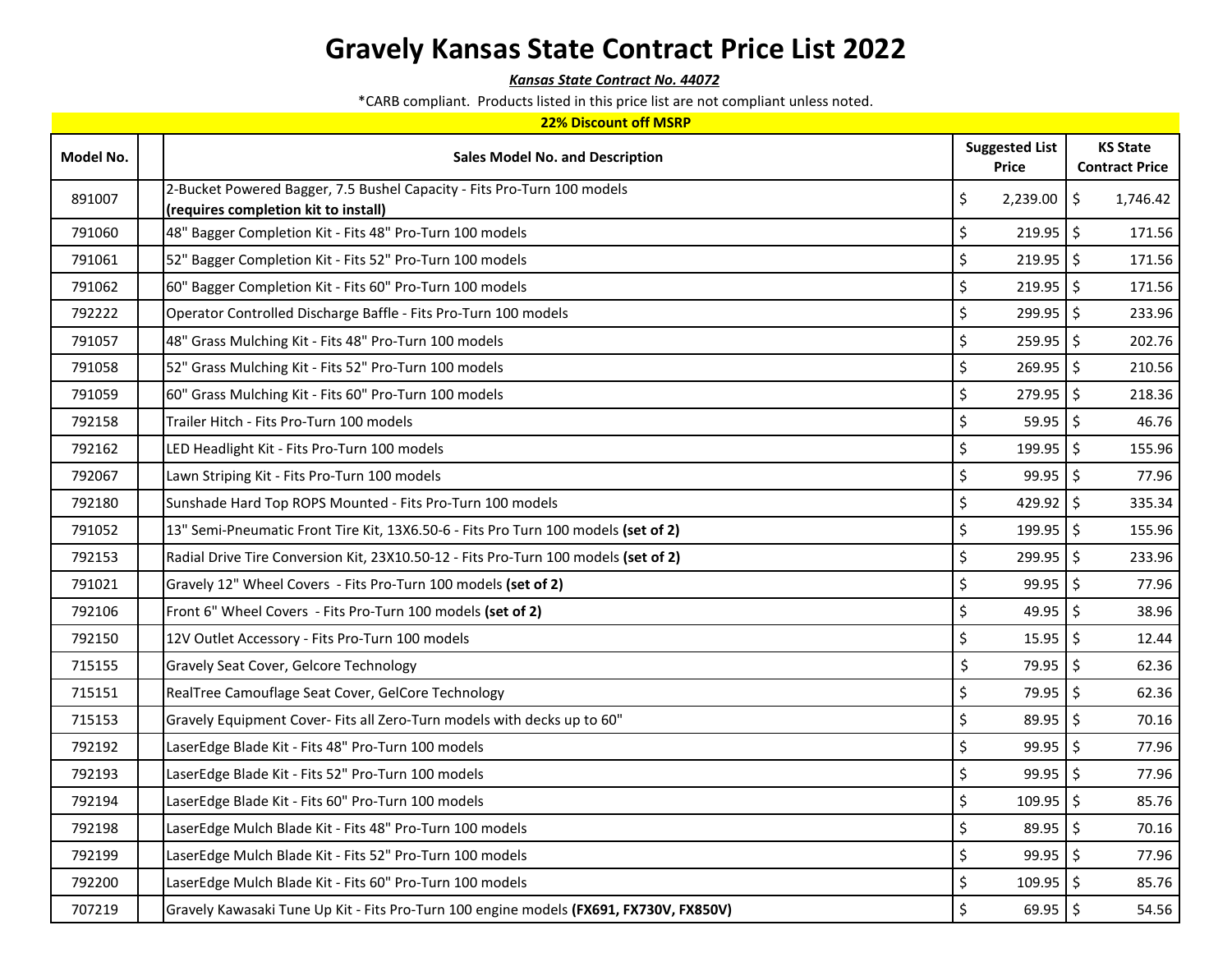*Kansas State Contract No. 44072*

|           | <b>22% Discount off MSRP</b>                                                                                          |    |                       |                          |                       |  |  |
|-----------|-----------------------------------------------------------------------------------------------------------------------|----|-----------------------|--------------------------|-----------------------|--|--|
| Model No. |                                                                                                                       |    | <b>Suggested List</b> |                          | <b>KS State</b>       |  |  |
|           | <b>Sales Model No. and Description</b>                                                                                |    | <b>Price</b>          |                          | <b>Contract Price</b> |  |  |
| 707214    | Gravely Kohler Tune Up Kit - Fits Pro-Turn 100 engine models (ZT730, ZT740, EZT725, EZT740)                           | \$ | 49.95                 | $\frac{1}{2}$            | 38.96                 |  |  |
|           | <b>PRO-TURN® 200 SERIES</b>                                                                                           |    |                       |                          |                       |  |  |
| 992268    | Pro-Turn 252 - 27 hp Kawasaki FX850 V-Twin, w/ 52" Fabricated X-Factor Deck, ZT5400 Transaxles                        | \$ | 12,347.00             | $\overline{\phantom{a}}$ | 9,630.66              |  |  |
| 992267    | Pro-Turn 260 - 25 hp Kohler ZT740 V-Twin, w/ 60" Fabricated X-Factor Deck, ZT5400 Transaxles                          | \$ | 11,449.00             | \$                       | 8,930.22              |  |  |
| 992269    | Pro-Turn 260 - 27 hp Kawasaki FX850 V-Twin, w/ 60" Fabricated X-Factor Deck, ZT5400 Transaxles                        | \$ | 12,570.00             | $\overline{\mathsf{S}}$  | 9,804.60              |  |  |
| 992298    | Pro-Turn 260 - 31 hp Kawasaki FX921 V-Twin, w/ 60" Fabricated X-Factor Deck, ZT5400 Transaxles<br>Releasing Jan, 2022 | \$ | 12,795.00             | l\$                      | 9,980.10              |  |  |
| 992270    | Pro-Turn 272 - 31hp Kawasaki FX921 V-Twin, w/ 72" Fabricated X-Factor Deck, ZT5400 Transaxles                         | \$ | 13,546.00             | \$                       | 10,565.88             |  |  |
|           | PRO-TURN <sup>®</sup> 200 SERIES BAGGERS, ATTACHMENTS & ACCESSORIES                                                   |    |                       |                          |                       |  |  |
| 892051    | 3-Bucket Powered Bagger, 12 Bushel Capacity - Fits Pro-Turn 200 models<br>(requires completion kit to install)        | \$ | 2,769.00              | $\overline{\phantom{a}}$ | 2,159.82              |  |  |
| 792163    | 52" Bagger Completion Kit - Fits 52" Pro-Turn 200 models                                                              | \$ | 229.95                | \$                       | 179.36                |  |  |
| 792164    | 60" Bagger Completion Kit - Fits 60" Pro-Turn 200 models                                                              | \$ | 229.95                | $\zeta$                  | 179.36                |  |  |
| 792165    | 72" Bagger Completion Kit - Fits 72" Pro-Turn 200 models                                                              | \$ | 229.95                | \$                       | 179.36                |  |  |
| 792222    | Operator Controlled Discharge Baffle - Fits Pro-Turn 200 models                                                       | \$ | 299.95                | \$                       | 233.96                |  |  |
| 791058    | 52" Grass Mulching Kit - Fits 52" Pro-Turn 200 models                                                                 | \$ | $269.95$ \$           |                          | 210.56                |  |  |
| 791059    | 60" Grass Mulching Kit - Fits 60" Pro-Turn 200 models                                                                 | \$ | $279.95$ \$           |                          | 218.36                |  |  |
| 792157    | 72" Grass Mulching Kit - Fits 72" Pro-Turn 200 models                                                                 | \$ | 299.95                | \$                       | 233.96                |  |  |
| 792158    | Trailer Hitch - Fits Pro-Turn 200 models                                                                              | \$ | 59.95                 | \$                       | 46.76                 |  |  |
| 792162    | LED Headlight Kit - Fits Pro-Turn 200 models                                                                          | \$ | 199.95                | \$                       | 155.96                |  |  |
| 792132    | Lawn Striping Kit - Fits Pro-Turn 200 models                                                                          | \$ | 99.95                 | \$                       | 77.96                 |  |  |
| 792180    | Sunshade Hard Top ROPS Mounted - Fits Pro-Turn 200 models                                                             | \$ | 429.95                | \$                       | 335.36                |  |  |
| 792196    | Tweel Kit, 24X12.00-12 - Fits Pro-Turn 200 models (set of 2)                                                          | \$ | 1,299.95              | \$                       | 1,013.96              |  |  |
| 792143    | 15" Semi-Pneumatic Flat Free Front Tire Kit, 15X6.00-6 - Fits Pro Turn 200 models (set of 2)                          | \$ | 299.95                | $\mathsf{S}$             | 233.96                |  |  |
| 792152    | Radial Drive Tire Conversion Kit, 24X12.00-12 - Fits 60", 72" Pro-Turn 200 models                                     | \$ | 315.95                | $\ddot{\varsigma}$       | 246.44                |  |  |
| 792153    | Radial Drive Tire Conversion Kit, 23X10.50-12 - Fits 52" Pro-Turn 200 models                                          | \$ | 299.95                | \$                       | 233.96                |  |  |
| 792052    | Bar Tire Ag Style Kit, 24X12.00-12 - Fits 60", 72" Pro-Turn 200 models                                                | \$ | 325.95                | $\boldsymbol{\zeta}$     | 254.24                |  |  |
| 791021    | Gravely 12" Wheel Covers - Fits Pro-Turn 200 models (set of 2)                                                        | \$ | 99.95                 | l \$                     | 77.96                 |  |  |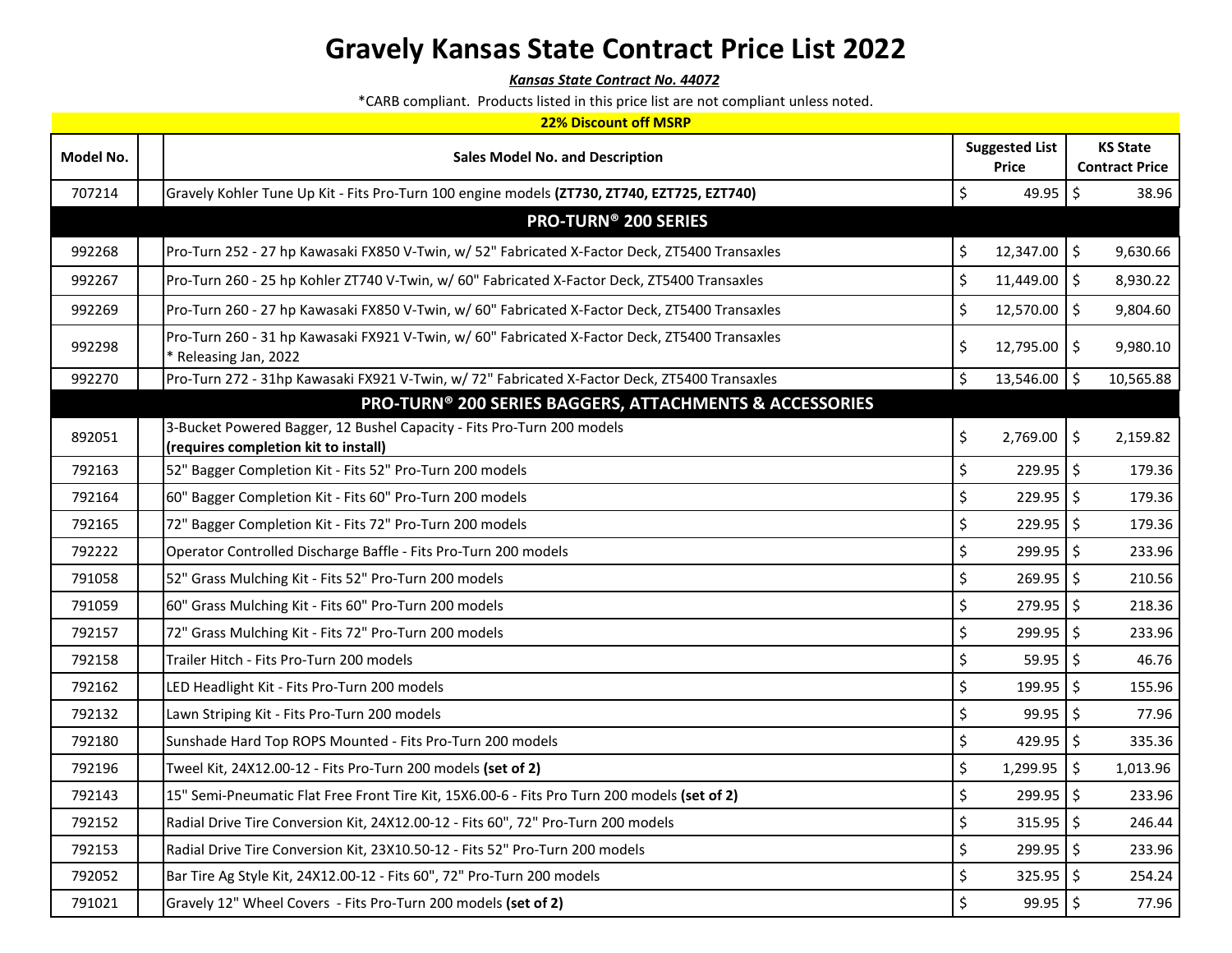*Kansas State Contract No. 44072*

|  | 22% Discount off MSRP |  |  |  |
|--|-----------------------|--|--|--|
|--|-----------------------|--|--|--|

| Model No. | <b>Sales Model No. and Description</b>                                                       | <b>Suggested List</b><br><b>Price</b> | <b>KS State</b><br><b>Contract Price</b> |
|-----------|----------------------------------------------------------------------------------------------|---------------------------------------|------------------------------------------|
| 792106    | Front 6" Wheel Covers - Fits Pro-Turn 200 models (set of 2)                                  | \$<br>$49.95$   \$                    | 38.96                                    |
| 792161    | Air Ride Seat - Fits Pro-Turn 200 models                                                     | \$<br>899.95                          | $\zeta$<br>701.96                        |
| 792150    | 12V Outlet Accessory - Fits Pro-Turn 200 models                                              | \$<br>$15.95$ \$                      | 12.44                                    |
| 715155    | Gravely Seat Cover, Gelcore Technology                                                       | \$<br>79.95 \$                        | 62.36                                    |
| 715151    | RealTree Camouflage Seat Cover, GelCore Technology                                           | \$<br>79.95 \$                        | 62.36                                    |
| 715153    | Gravely Equipment Cover- Fits all Zero-Turn models with decks up to 60"                      | \$<br>89.95                           | $\zeta$<br>70.16                         |
| 792193    | LaserEdge Blade Kit - Fits 52" Pro-Turn 200 models                                           | \$<br>99.95                           | $\zeta$<br>77.96                         |
| 792194    | LaserEdge Blade Kit - Fits 60" Pro-Turn 200 models                                           | \$<br>$109.95$ \$                     | 85.76                                    |
| 792195    | LaserEdge Blade Kit- Fits 72" Pro-Turn 200 models                                            | $\zeta$<br>119.95                     | $\zeta$<br>93.56                         |
| 792199    | LaserEdge Mulch Blade Kit - Fits 52" Pro-Turn 200 models                                     | \$<br>$99.95$ \$                      | 77.96                                    |
| 792200    | LaserEdge Mulch Blade Kit - Fits 60" Pro-Turn 200 models                                     | \$<br>$109.95$ \$                     | 85.76                                    |
| 707219    | Gravely Kawasaki Tune Up Kit - Fits Pro-Turn 200 engine models (FX691, FX730V, FX850V)       | \$<br>69.95                           | $\zeta$<br>54.56                         |
| 707216    | Gravely Kawasaki Tune Up Kit - Fits Pro-Turn 200 engine models (FX921V, FX1000V, FX1000 EFI) | \$<br>69.95                           | $\zeta$<br>54.56                         |
| 707214    | Gravely Kohler Tune Up Kit - Fits Pro-Turn 200 engine models (ZT730, ZT740, EZT725, EZT740)  | $\zeta$<br>49.95 $\frac{1}{5}$        | 38.96                                    |
| 707215    | Gravely Kohler Tune Up Kit - Fits Pro-Turn 200 engine models (ECV860, EVC880)                | \$<br>$55.95$ \$                      | 43.64                                    |
|           | <b>PRO-TURN® MACH 1 SERIES</b>                                                               |                                       |                                          |
| 992297    | Pro-Turn Mach 1 - 31hp Kawasaki FX921 V-Twin, w/60" Tunnel Deck, ZT5400 Transaxels           | \$<br>$13,710.00$ \$                  | 10,693.80                                |
|           | <b>PRO-TURN® MACH 1 ATTACHMENTS &amp; ACCESSORIES</b>                                        |                                       |                                          |
| 792158    | Trailer Hitch - Fits Pro-Turn Mach 1                                                         | \$<br>$59.95$ \$                      | 46.76                                    |
| 792162    | LED Headlight Kit - Fits Pro-Turn Mach 1                                                     | $\zeta$<br>$199.95$ \$                | 155.96                                   |
| 792180    | Sunshade Hard Top ROPS Mounted - Fits Pro-Turn Mach 1                                        | \$<br>429.95 $\frac{1}{2}$            | 335.36                                   |
| 792196    | Tweel Kit, 24X12.00-12 - Fits Pro-Turn Mach 1                                                | \$<br>$1,299.95$ \$                   | 1,013.96                                 |
| 792143    | 15" Semi-Pneumatic Flat Free Front Tire Kit, 15X6.00-6 - Fits Pro Turn Mach 1 (set of 2)     | \$<br>$299.95$ \$                     | 233.96                                   |
| 792152    | Radial Drive Tire Conversion Kit, 24X12.00-12 - Fits Pro-Turn Mach 1 (set of 2)              | \$<br>$315.95$ \$                     | 246.44                                   |
| 792052    | Bar Tire Ag Style Kit, 24X12-12 - Fits Pro-Turn Mach 1 (set of 2)                            | \$<br>$325.95$ \$                     | 254.24                                   |
| 791021    | Gravely 12" Wheel Covers - Fits Pro-Turn Mach 1 (set of 2)                                   | \$<br>99.95                           | \$<br>77.96                              |
| 792106    | Front 6" Wheel Covers - Fits Pro-Turn Mach 1 (set of 2)                                      | \$<br>$49.95$ \$                      | 38.96                                    |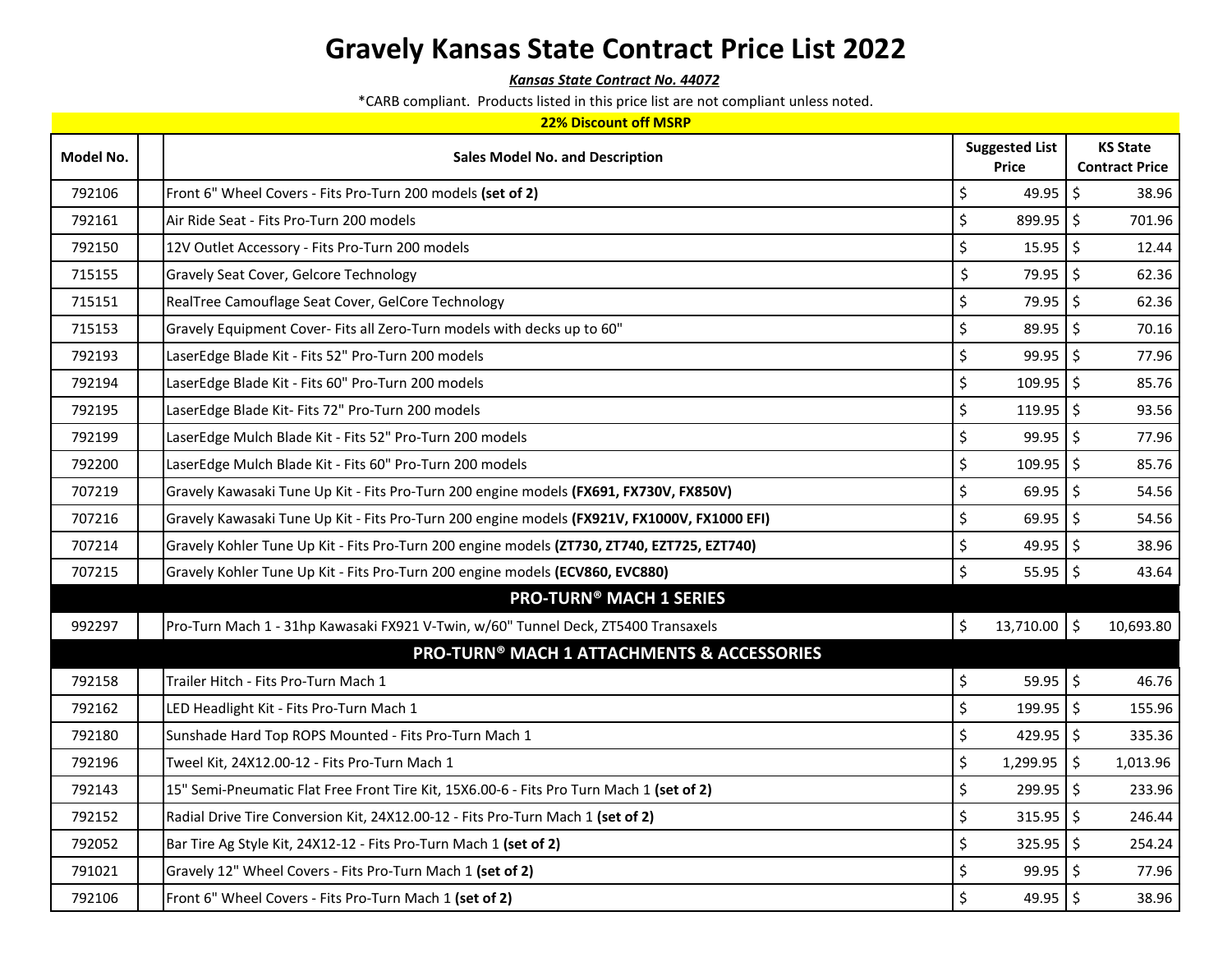*Kansas State Contract No. 44072*

\*CARB compliant. Products listed in this price list are not compliant unless noted.

#### **22% Discount off MSRP**

| Model No. | <b>Sales Model No. and Description</b>                                                                         | <b>Suggested List</b><br>Price |                      | <b>KS State</b><br><b>Contract Price</b> |
|-----------|----------------------------------------------------------------------------------------------------------------|--------------------------------|----------------------|------------------------------------------|
| 792161    | Air Ride Seat - Fits Pro-Turn Mach 1                                                                           | \$<br>$899.95$ \$              |                      | 701.96                                   |
| 792150    | 12V Outlet Accessory - Fits Pro-Turn Mach 1                                                                    | \$<br>$15.95$ \$               |                      | 12.44                                    |
| 715155    | Gravely Seat Cover, Gelcore Technology                                                                         | \$<br>79.95 \$                 |                      | 62.36                                    |
| 715151    | RealTree Camouflage Seat Cover, GelCore Technology                                                             | \$<br>79.95 \$                 |                      | 62.36                                    |
| 715153    | Gravely Equipment Cover - Fits all Zero-Turn models with decks up to 60"                                       | \$<br>89.95                    | $\boldsymbol{\zeta}$ | 70.16                                    |
| 707216    | Gravely Kawasaki Tune Up Kit - Fits Pro-Turn Mach 1 engine models (FX921V, FX1000V, FX1000 EFI)                | \$<br>$69.95$ \$               |                      | 54.56                                    |
|           | <b>PRO-TURN® 600 SERIES</b>                                                                                    |                                |                      |                                          |
| 992500    | Pro-Turn 652 - 27hp Kawasaki FX850 V-Twin w/ 52" Fabricated X-Factor® 3 Deck, HTG Parker Transaxles            | \$<br>13,882.00 \$             |                      | 10,827.96                                |
| 992501    | Pro-Turn 660 - 35hp Kawasaki FX1000 V-Twin w/ 60" Fabricated X-Factor® 3 Deck, HTG Parker Transaxles           | \$<br>$15,419.00$ \$           |                      | 12,026.82                                |
| 992503    | Pro-Turn 660 - 38.5hp Kawasaki 1000 FX EFI w/ 60" Fabricated X-Factor® 3 Deck, HTG Parker Transaxles           | \$<br>$16,032.00$ \$           |                      | 12,504.96                                |
| 992502    | Pro-Turn 672 - 35hp Kawasaki FX1000 V-Twin w/ 72" Fabricated X-Factor® 3 Deck, HTG Parker Transaxles           | \$<br>15,700.00 \$             |                      | 12,246.00                                |
| 992504    | Pro-Turn 672 - 38.5hp HP Kawasaki 1000 FX EFI w/ 72" Fabricated X-Factor® 3 Deck, HTG Parker Transaxles        | \$<br>$16,253.00$ \$           |                      | 12,677.34                                |
|           | <b>PRO-TURN® 600 SERIES SERIES BAGGERS, ATTACHMENTS &amp; ACCESSORIES</b>                                      |                                |                      |                                          |
| 892053    | 3-Bucket Powered Bagger, 12 Bushel Capacity - Fits Pro-Turn 600 models<br>(requires completion kit to install) | \$<br>$2,769.00$ \$            |                      | 2,159.82                                 |
| 892054    | 'NEW" Dump From Seat Powered Bagger Kit, 14.5 Bushel Capacity - Fits Pro-Turn 600 models                       | \$<br>$3,729.00$ \$            |                      | 2,908.62                                 |
| 792212    | (requires completion kit to install)<br>52" Bagger Completion Kit - Fits 52" Pro-Turn 600 models               | \$<br>$259.95$ \$              |                      | 202.76                                   |
| 792213    | 60" Bagger Completion Kit - Fits 60" Pro-Turn 600 models                                                       | \$<br>$259.95$ \$              |                      | 202.76                                   |
| 792214    | 72" Bagger Completion Kit - Fits 72" Pro-Turn 600 models                                                       | \$<br>$259.95$ \$              |                      | 202.76                                   |
| 792216    | Operator Controlled Discharge Baffle - Fits Pro-Turn 600 models                                                | \$<br>299.95 \$                |                      | 233.96                                   |
| 792202    | 52" Grass Mulching Kit - Fits 52" Pro-Turn 600 models                                                          | \$<br>$269.95$ \$              |                      | 210.56                                   |
| 792203    | 60" Grass Mulching Kit - Fits 60" Pro-Turn 600 models                                                          | \$<br>$335.95$ \$              |                      | 262.04                                   |
| 792204    | 72" Grass Mulching Kit - Fits 72" Pro-Turn 600 models                                                          | \$<br>$365.95$ \$              |                      | 285.44                                   |
| 792158    | Trailer Hitch - Fits Pro-Turn 600 models                                                                       | \$<br>$59.95$ \$               |                      | 46.76                                    |
| 792223    | Front Weight Kit 110 lbs. - Fits Pro-Turn 600 models                                                           | \$<br>$259.95$ \$              |                      | 202.76                                   |
| 792209    | LED Headlight Kit - Fits Pro-Turn 600 models                                                                   | \$<br>$199.95$ \$              |                      | 155.96                                   |
| 792180    | Sunshade Hard Top ROPS Mounted - Fits Pro-Turn 600 models                                                      | \$<br>429.95 $\frac{1}{2}$     |                      | 335.36                                   |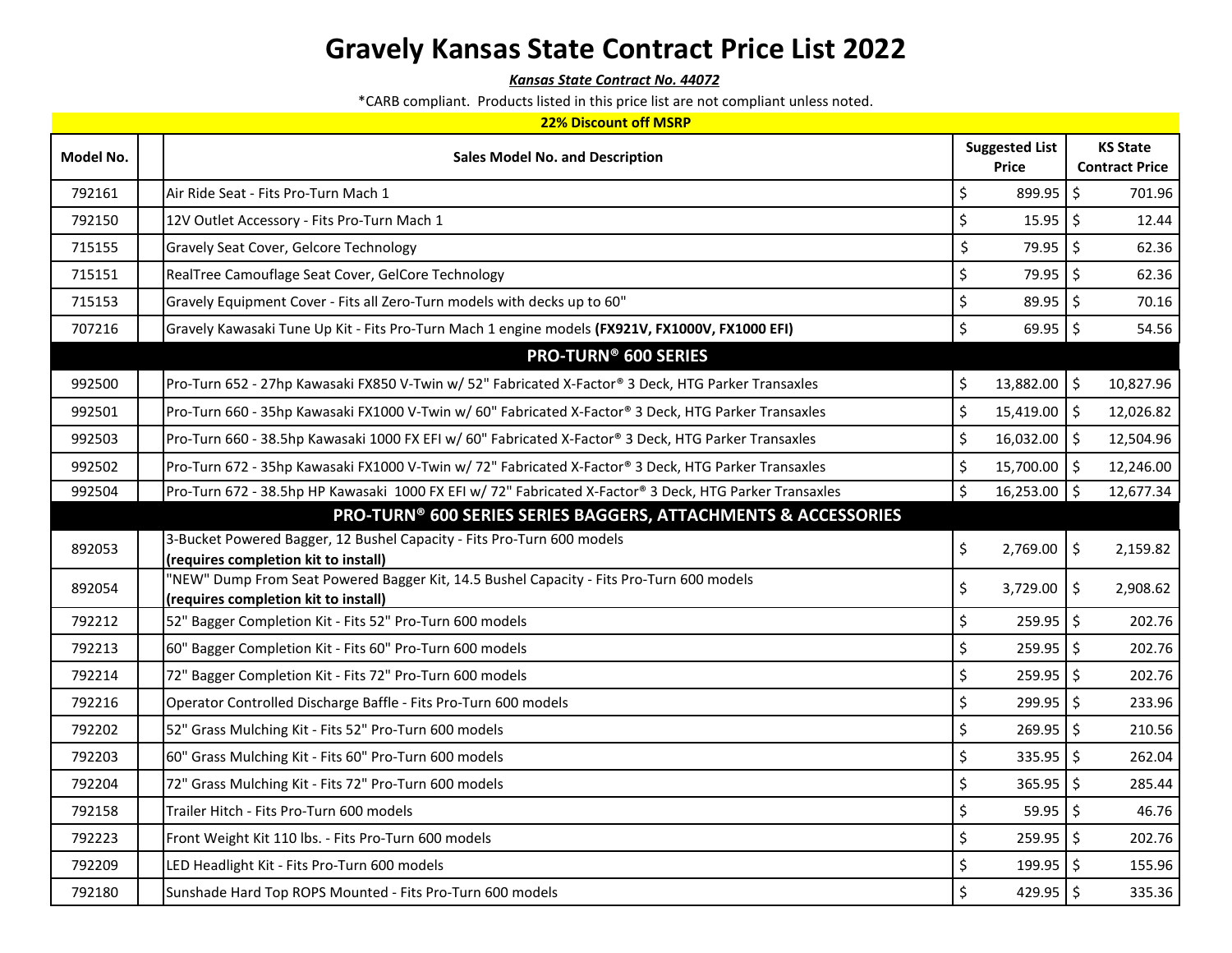*Kansas State Contract No. 44072*

|  | 22% Discount off MSRP |  |  |  |
|--|-----------------------|--|--|--|
|--|-----------------------|--|--|--|

| Model No. |        | <b>Sales Model No. and Description</b>                                                       |         | <b>Suggested List</b><br>Price |                      | <b>KS State</b><br><b>Contract Price</b> |
|-----------|--------|----------------------------------------------------------------------------------------------|---------|--------------------------------|----------------------|------------------------------------------|
| 792218    |        | Lawn Striping Kit - Fits Pro-Turn 600 models                                                 | \$      | $149.95$ \$                    |                      | 116.96                                   |
| 792205    |        | Tweel Kit, 26X12.00-12 - Fits Pro-Turn 600 models                                            | \$      | 1,399.95                       | $\boldsymbol{\zeta}$ | 1,091.96                                 |
| 715153    |        | Gravely Equipment Cover - Fits all Zero-Turn models with decks up to 60"                     | \$      | 89.95                          | $\mathsf{\hat{S}}$   | 70.16                                    |
| 792193    |        | LaserEdge Blade Kit - Fits 52" Pro-Turn 600 models                                           | \$      | $99.95$ \$                     |                      | 77.96                                    |
| 792194    |        | LaserEdge Blade Kit - Fits 60" Pro-Turn 600 models                                           | \$      | $109.95$ \$                    |                      | 85.76                                    |
| 792195    |        | LaserEdge Blade Kit- Fits 72" Pro-Turn 600 models                                            | \$      | $119.95$ \$                    |                      | 93.56                                    |
| 792199    |        | LaserEdge Mulch Blade Kit - Fits 52" Pro-Turn 600 models                                     | \$      | $99.95$ \$                     |                      | 77.96                                    |
| 792200    |        | LaserEdge Mulch Blade Kit - Fits 60" Pro-Turn 600 models                                     | \$      | $109.95$ \$                    |                      | 85.76                                    |
| 707219    |        | Gravely Kawasaki Tune Up Kit - Fits Pro-Turn 600 engine models (FX691, FX730V, FX850V)       | $\zeta$ | 69.95                          | \$                   | 54.56                                    |
| 707216    |        | Gravely Kawasaki Tune Up Kit - Fits Pro-Turn 600 engine models (FX921V, FX1000V, FX1000 EFI) | $\zeta$ | $69.95$ \$                     |                      | 54.56                                    |
| 707241    |        | Parker Hydraulic Maintenance Kit - Fits Pro-Turn 600 models                                  | $\zeta$ | $179.95$ \$                    |                      | 140.36                                   |
|           |        | <b>PRO-TURN® EV</b>                                                                          |         |                                |                      |                                          |
| 997007    |        | Pro-Turn EV 60 Side Discharge w/ 60" Fabricated X-Factor® 3 Deck, 4 Lithium-Ion Batteries    | \$      | $35,119.00$ \$                 |                      | 27,392.82                                |
| 997010    | $\ast$ | Pro-Turn EV 60 Rear Discharge w/ 60" X-Factor® 3 Deck, 4 Lithium-Ion Batteries               | $\zeta$ | $35,119.00$ \$                 |                      | 27,392.82                                |
| 997005    |        | Pro-Turn EV 48 Side Discharge w/ 48" X-Factor® 3 Deck, 4 Lithium-Ion Batteries               | \$      | $34,825.00$ \$                 |                      | 27,163.50                                |
| 997006    |        | Pro-Turn EV 52 Side Discharge w/ 52" X-Factor® 3 Deck, 4 Lithium-Ion Batteries               | \$      | $35,051.00$ \$                 |                      | 27,339.78                                |
| 997008    |        | Pro-Turn EV 48 Rear Discharge w/ 48" X-Factor® 3 Deck, 4 Lithium-Ion Batteries               | $\zeta$ | 34,825.00                      | \$                   | 27,163.50                                |
| 997009    |        | Pro-Turn EV 52 Rear Discharge w/ 52" X-Factor® 3 Deck, 4 Lithium-Ion Batteries               | \$      | 35,051.00                      | \$                   | 27,339.78                                |
|           |        | <b>PRO-TURN® EV ATTACHMENTS &amp; ACCESSORIES</b>                                            |         |                                |                      |                                          |
| 897002    |        | FusionCore Off Board Portable Charger (batteries not included)                               | \$      | $3,299.00$ \$                  |                      | 2,573.22                                 |
| 792216    |        | Operator Controlled Chute Baffle - Fits Pro-Turn 600 models                                  | $\zeta$ | $299.95$ \$                    |                      | 233.96                                   |
| 797018    |        | 48" Grass Mulching Kit - Fits 48" Pro-Turn EV SD models                                      | \$      | $279.95$ \$                    |                      | 218.36                                   |
| 797019    |        | 52" Grass Mulching Kit - Fits 52" Pro-Turn EV SD models                                      | \$      | $289.95$ \$                    |                      | 226.16                                   |
| 797020    |        | 60" Grass Mulching Kit - Fits 60" Pro-Turn EV SD models                                      | \$      | $299.95$ \$                    |                      | 233.96                                   |
| 797004    |        | LED Headlight Kit                                                                            | \$      | $199.95$ \$                    |                      | 155.96                                   |
| 792218    |        | Lawn Striping Kit - Fits Pro-Turn EV SD & Pro-Turn 600 models                                | $\zeta$ | 149.95                         | $\zeta$              | 116.96                                   |
| 792180    |        | Sunshade Hard Top ROPS Mounted - Fits Pro-Turn EV models                                     | $\zeta$ | 429.95 $\frac{1}{5}$           |                      | 335.36                                   |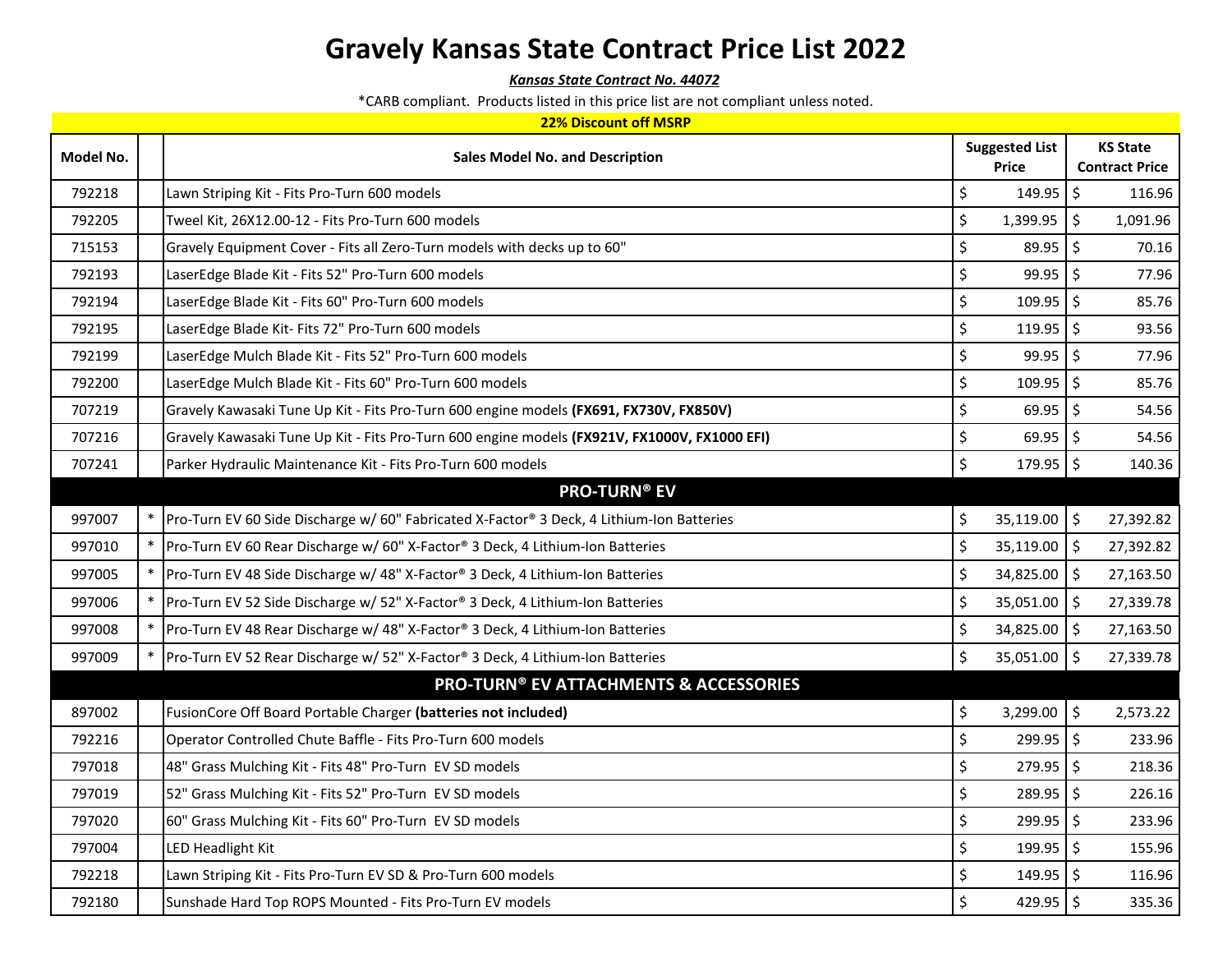*Kansas State Contract No. 44072*

| <b>22% Discount off MSRP</b> |                                                                                                           |                                       |                                          |  |  |  |
|------------------------------|-----------------------------------------------------------------------------------------------------------|---------------------------------------|------------------------------------------|--|--|--|
| Model No.                    | <b>Sales Model No. and Description</b>                                                                    | <b>Suggested List</b><br><b>Price</b> | <b>KS State</b><br><b>Contract Price</b> |  |  |  |
| 797028                       | Front Castor Suspension Forks - Fits Pro-Turn EV models (set of 2)                                        | \$<br>399.95                          | $\zeta$<br>311.96                        |  |  |  |
| 797029                       | Tweel Kit - 22X11.00-12 - Fits Pro-Turn EV models (set of 2)                                              | \$<br>$1,259.95$ \$                   | 982.76                                   |  |  |  |
| 797005                       | Beacon Light Kit                                                                                          | \$<br>$249.95$ \$                     | 194.96                                   |  |  |  |
| 797012                       | Pro-Turn EV Fast Charge Kit with Y Harness                                                                | \$<br>$999.95$ \$                     | 779.96                                   |  |  |  |
| 797021                       | 48" High-Lift Blade Kit - Fits 48" Pro-Turn EV SD models                                                  | \$<br>$49.95$ \$                      | 38.96                                    |  |  |  |
| 797022                       | 52" High-Lift Blade Kit - Fits 52" Pro-Turn EV SD models                                                  | \$<br>49.95                           | $\mathsf{\dot{S}}$<br>38.96              |  |  |  |
| 797014                       | 60" High-Lift Blade Kit - Fits 60" Pro-Turn EV SD models                                                  | \$<br>49.95                           | \$<br>38.96                              |  |  |  |
| 797027                       | 48" High-Lift Blade Kit - Fits 48" Pro-Turn EV RD models                                                  | \$<br>49.95                           | $\zeta$<br>38.96                         |  |  |  |
| 797026                       | 52" High-Lift Blade Kit - Fits 52" Pro-Turn EV RD models                                                  | \$<br>49.95                           | $\zeta$<br>38.96                         |  |  |  |
| 797025                       | 60" High-Lift Blade Kit - Fits 60" Pro-Turn EV RD models                                                  | \$<br>49.95                           | $\mathsf{\hat{S}}$<br>38.96              |  |  |  |
| 797024                       | Front Weight Kit - Fits Pro-Turn EV models                                                                | \$<br>$225.95$ \$                     | 176.24                                   |  |  |  |
|                              | <b>PRO-WALK® HYDRO DRIVE WALK-BEHINDS</b>                                                                 |                                       |                                          |  |  |  |
| 988184                       | Pro-Walk 36 Hydro Drive Walk-Behind, 14.5hp Kawasaki FS481, w/36" Fabricated 10ga Deck, ZT2800 Transaxles | \$<br>6,863.00                        | \$<br>5,353.14                           |  |  |  |
| 988185                       | Pro-Walk 48 Hydro Drive Walk-Behind, 18.5hp Kawasaki FS600, w/48" Fabricated 10ga Deck, ZT2800 Transaxles | \$<br>7,763.00                        | \$<br>6,055.14                           |  |  |  |
| 988186                       | Pro-Walk 52 Hydro Drive Walk-Behind, 18.5hp Kawasaki FS600, w/52" Fabricated 10ga Deck, ZT2800 Transaxles | \$<br>8,101.00                        | $\zeta$<br>6,318.78                      |  |  |  |
| 988187                       | Pro-Walk 60 Hydro Drive Walk-Behind, 23hp Kawasaki FS691, w/60" Fabricated 10ga Deck, ZT2800 Transaxles   | \$<br>$9,001.00$ \$                   | 7,020.78                                 |  |  |  |
|                              | PRO-WALK® BAGGERS, ATTACHMENTS, AND ACCESSORIES                                                           |                                       |                                          |  |  |  |
| 788072                       | 36" Grass Mulching Kit- Fits 36" Pro-Walk Hydro Model Only                                                | \$<br>$239.95$ \$                     | 187.16                                   |  |  |  |
| 791057                       | 48" Grass Mulching Kit- Fits 48" Pro-Walk Hydro Model Only                                                | \$<br>$259.95$ \$                     | 202.76                                   |  |  |  |
| 791058                       | 52" Grass Mulching Kit- Fits 52" Pro-Walk Hydro Model Only                                                | \$<br>$269.95$ \$                     | 210.56                                   |  |  |  |
| 791059                       | 60" Grass Mulching Kit- Fits 60" Pro-Walk Hydro Model Only                                                | \$<br>279.95                          | $\zeta$<br>218.36                        |  |  |  |
| 788043                       | Grass Collector, 4.3 cu ft - Fits Pro-Walk Hydro models                                                   | \$<br>399.95                          | $\zeta$<br>311.96                        |  |  |  |
| 788067                       | Sulky, Single-Wheel, 18" Arm                                                                              | \$<br>349.95                          | $\zeta$<br>272.96                        |  |  |  |
| 788068                       | Sulky, Two-Wheel, 18" Arm                                                                                 | \$<br>359.95                          | $\zeta$<br>280.76                        |  |  |  |
| 788073                       | LED Headlight Kit- Fits Hydro Pro-Walk models                                                             | \$<br>199.95                          | \$<br>155.96                             |  |  |  |
| 788074                       | Operator Controlled Chute Baffle - Fits 36", 48", 52" Hydro Pro-Walk models                               | \$<br>349.95                          | $\mathsf{\hat{S}}$<br>272.96             |  |  |  |
| 788075                       | Operator Controlled Chute Baffle - Fits 60" Hydro Pro-Walk models                                         | \$<br>$359.95$ \$                     | 280.76                                   |  |  |  |
|                              |                                                                                                           |                                       |                                          |  |  |  |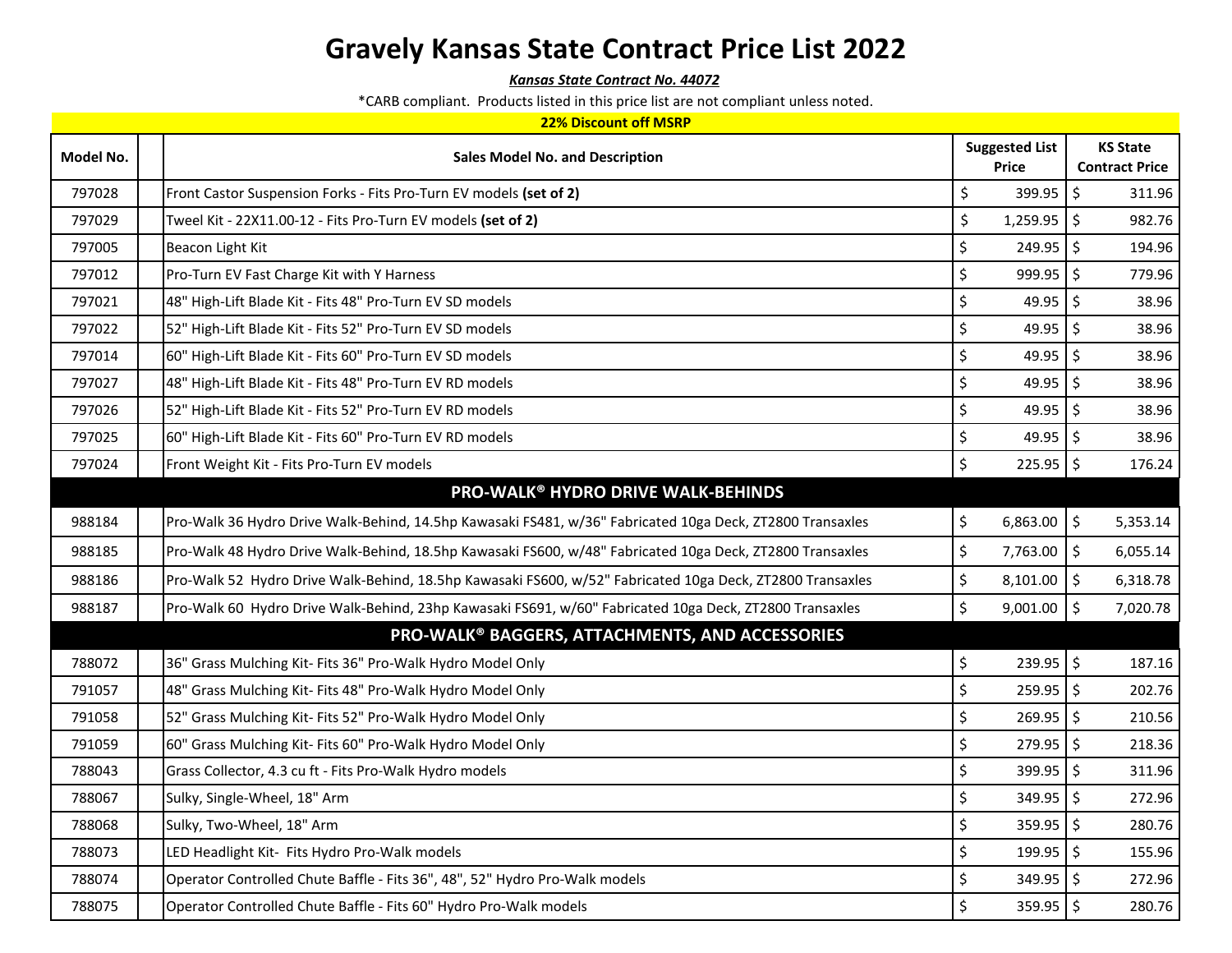*Kansas State Contract No. 44072*

| <b>22% Discount off MSRP</b> |                                        |                                                                                                   |                                               |                       |                 |  |
|------------------------------|----------------------------------------|---------------------------------------------------------------------------------------------------|-----------------------------------------------|-----------------------|-----------------|--|
| Model No.                    | <b>Sales Model No. and Description</b> |                                                                                                   | <b>Suggested List</b>                         |                       | <b>KS State</b> |  |
|                              |                                        | <b>Price</b>                                                                                      |                                               | <b>Contract Price</b> |                 |  |
| 792192                       |                                        | LaserEdge Blade Kit - Fits 48" Pro-Walk models                                                    | \$<br>$99.95$ \$                              |                       | 77.96           |  |
| 792193                       |                                        | LaserEdge Blade Kit - Fits 36", 52" Pro-Walk models                                               | $\zeta$<br>$99.95$ \$                         |                       | 77.96           |  |
| 792194                       |                                        | LaserEdge Blade Kit - Fits 60" Pro-Walk models                                                    | $\zeta$<br>$109.95$ \$                        |                       | 85.76           |  |
| 792198                       |                                        | LaserEdge Mulch Blade Kit - Fits 48" Pro-Walk models                                              | $\zeta$<br>$89.95$ \$                         |                       | 70.16           |  |
| 792199                       |                                        | LaserEdge Mulch Blade Kit - Fits 36", 52" Pro-Walk models                                         | \$<br>$99.95$ \$                              |                       | 77.96           |  |
| 792200                       |                                        | LaserEdge Mulch Blade Kit - Fits 60" Pro-Walk models                                              | $\boldsymbol{\dot{\varsigma}}$<br>$109.95$ \$ |                       | 85.76           |  |
|                              |                                        | Z-STANCE™ SERIES STAND-ON ZERO-TURN MOWERS                                                        |                                               |                       |                 |  |
| 994160                       |                                        | Z-Stance 32- 18.5hp Kawasaki FS600V, w/32" Fabricated 7 ga Floating Deck, ZT3100 Transaxles       | \$<br>$7,352.00$ \$                           |                       | 5,734.56        |  |
| 994159                       |                                        | Z-Stance 48-22hp Kawasaki FS651, w/48" Fabricated 10 ga X-Factor® 3 Deck, ZT3100 Transaxles       | \$<br>7,585.00 \$                             |                       | 5,916.30        |  |
| 994158                       |                                        | Z-Stance 52-22hp Kawasaki FS651, w/52" Fabricated 10 ga X-Factor® 3 Deck, ZT3100 Transaxles       | \$<br>7,702.00 \$                             |                       | 6,007.56        |  |
|                              |                                        | Z-STANCE™ BAGGERS, ATTACHMENTS AND ACCESSORIES                                                    |                                               |                       |                 |  |
| 794032                       |                                        | 32" Grass Mulching Kit - Fits 32" Z-Stance models                                                 | \$<br>$239.95$ \$                             |                       | 187.16          |  |
| 794046                       |                                        | 48" Grass Mulching Kit - Fits 48" Z-Stance models                                                 | \$<br>$259.95$ \$                             |                       | 202.76          |  |
| 792202                       |                                        | 52" Grass Mulching Kit - Fits 52" Z-Stance models                                                 | $\boldsymbol{\dot{\varsigma}}$<br>$269.95$ \$ |                       | 210.56          |  |
| 794034                       |                                        | Operator Controlled Discharge Baffle - Fits 32" Z-Stance models                                   | $\zeta$<br>$299.95$ \$                        |                       | 233.96          |  |
| 794045                       |                                        | Operator Controlled Discharge Baffle - Fits 48" and 52" Z-Stance models                           | $\zeta$<br>$299.95$ \$                        |                       | 233.96          |  |
| 794028                       |                                        | LED Headlight Kit - Fits Z-Stance models                                                          | $\zeta$<br>$199.95$ \$                        |                       | 155.96          |  |
| 794041                       |                                        | Tweel Kit - 18X8.50-10 - Fits 48" and 52" Z-Stance models                                         | \$<br>$929.95$ \$                             |                       | 725.36          |  |
| 792192                       |                                        | LaserEdge Blade Kit - Fits Z-Stance - Fits 32" & 48" Decks                                        | \$<br>$99.95$ \$                              |                       | 77.96           |  |
| 792193                       |                                        | LaserEdge Blade Kit - Fits Z-Stance - Fits 52" Decks                                              | $\zeta$<br>99.95                              | $\zeta$               | 77.96           |  |
| 792198                       |                                        | LaserEdge Mulch Blade Kit - Fits Z-Stance - Fits 32" & 48" Decks                                  | $\zeta$<br>$89.95$ \$                         |                       | 70.16           |  |
| 792199                       |                                        | LaserEdge Mulch Blade Kit - Fits Z-Stance - Fits 52" Decks                                        | $\zeta$<br>$99.95$ \$                         |                       | 77.96           |  |
| 707217                       |                                        | Gravely Kawasaki Tune Up Kit - Fits Z-Stance engine models (FR651V, FR691V, FR730V, FS600V)       | \$<br>$59.95$ \$                              |                       | 46.76           |  |
|                              |                                        | <b>PRO-STANCE® SERIES STAND-ON ZERO-TURN MOWERS</b>                                               |                                               |                       |                 |  |
| 994157                       |                                        | Pro-Stance 32 FL - 18.5hp Kawasaki FS600V, w/32" Fabricated 7 ga Floating Deck, ZT3100 Transaxles | \$<br>8,281.00                                | $\ddot{\phi}$         | 6,459.18        |  |
| 994149                       |                                        | Pro-Stance 36 FL - 18.5hp Kawasaki FS600V, w/36" Fabricated 7 ga Floating Deck, ZT3100 Transaxles | $\zeta$<br>$8,502.00$ \$                      |                       | 6,631.56        |  |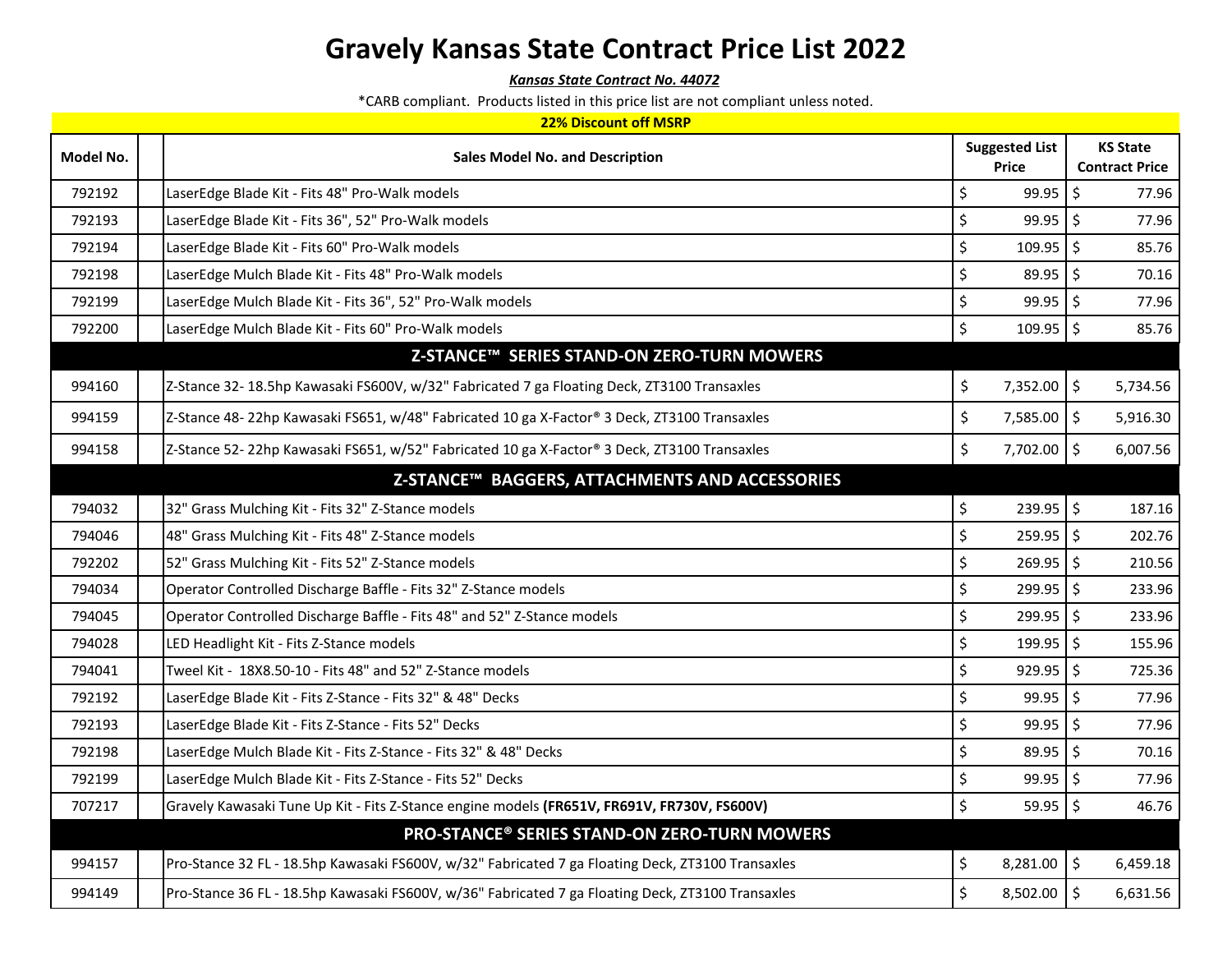*Kansas State Contract No. 44072*

| <b>22% Discount off MSRP</b> |                                                                                                                          |                                               |                                          |  |  |  |
|------------------------------|--------------------------------------------------------------------------------------------------------------------------|-----------------------------------------------|------------------------------------------|--|--|--|
| Model No.                    | <b>Sales Model No. and Description</b>                                                                                   | <b>Suggested List</b><br>Price                | <b>KS State</b><br><b>Contract Price</b> |  |  |  |
| 994161                       | Pro-Stance 48 - 23.5hp Kawasaki FX730V, w/48" Fabricated 7ga X-Factor® 3 Deck, ZT3400 Transaxles                         | \$<br>10,037.00                               | Ŝ.<br>7,828.86                           |  |  |  |
| 994162                       | Pro-Stance 52-23.5hp Kawasaki FX730V, w/ 52" Fabricated 7ga X-Factor® 3 Deck, ZT3400 Transaxles<br>* Releasing Jan, 2022 | \$<br>$10,248.00$ \$                          | 7,993.44                                 |  |  |  |
| 994163                       | Pro-Stance 52- 26hp Kawasaki FT EFI, w/ 52" Fabricated 7ga X-Factor® 3 Deck, ZT3400 Transaxles<br>* Releasing Jan, 2022  | \$<br>$10,690.00$ \$                          | 8,338.20                                 |  |  |  |
| 994164                       | Pro-Stance 60-23.5hp Kawasaki FX730V, w/ 60" Fabricated 7ga X-Factor® 3 Deck, ZT3400 Transaxles<br>* Releasing Jan, 2022 | \$<br>$10,800.00$ \$                          | 8,424.00                                 |  |  |  |
| 994165                       | Pro-Stance 60-26hp Kawasaki FT EFI, w/ 60" Fabricated 7ga X-Factor® 3 Deck, ZT3400 Transaxles<br>* Releasing Jan, 2022   | \$<br>$11,242.00$ \$                          | 8,768.76                                 |  |  |  |
|                              | PRO-STANCE® BAGGERS, ATTACHMENTS AND ACCESSORIES                                                                         |                                               |                                          |  |  |  |
| 794032                       | 32" Grass Mulching Kit - Fits 32" Pro-Stance models                                                                      | \$<br>$239.95$ \$                             | 187.16                                   |  |  |  |
| 794033                       | 36" Grass Mulching Kit - Fits 36" Pro-Stance models                                                                      | $\zeta$<br>$249.95$ \$                        | 194.96                                   |  |  |  |
| 794025                       | 48" Grass Mulching Kit - Fits 48" Pro-Stance models                                                                      | $\zeta$<br>$259.95$ \$                        | 202.76                                   |  |  |  |
| 791096                       | 48" Grass Mulching Kit - Fits New 48" Pro-Stance models                                                                  | $\boldsymbol{\dot{\varsigma}}$<br>$259.95$ \$ | 202.76                                   |  |  |  |
| 794026                       | 52" Grass Mulching Kit - Fits 52" Pro-Stance models                                                                      | \$<br>$269.95$ $\frac{1}{5}$                  | 210.56                                   |  |  |  |
| 792202                       | 52" Grass Mulching Kit - Fits New 52" Pro-Stance models                                                                  | $\zeta$<br>$269.95$ \$                        | 210.56                                   |  |  |  |
| 794027                       | 60" Grass Mulching Kit - Fits 60" Pro-Stance models                                                                      | $\zeta$<br>$279.95$ \$                        | 218.36                                   |  |  |  |
| 794047                       | 60" Grass Mulching Kit - Fits New 60" Pro-Stance models                                                                  | \$<br>$279.95$ \$                             | 218.36                                   |  |  |  |
| 794034                       | Operator Controlled Discharge Baffle - Fits 32" and 36" Pro-Stance models                                                | \$<br>$299.95$ \$                             | 233.96                                   |  |  |  |
| 794044                       | Operator Controlled Discharge Baffle - Fits 48", 52" and 60" Pro-Stance models                                           | \$<br>$299.95$ \$                             | 233.96                                   |  |  |  |
| 794045                       | Operator Controlled Discharge Baffle - Fits New 48", 52" and 60" Pro-Stance models                                       | \$<br>$299.95$ \$                             | 233.96                                   |  |  |  |
| 794028                       | LED Headlight Kit - Pro-Stance models                                                                                    | \$<br>$199.95$ \$                             | 155.96                                   |  |  |  |
| 794035                       | Trimmer Mount Kit - Fits 48", 52", 60" Pro-Stance models                                                                 | \$<br>$149.95$ \$                             | 116.96                                   |  |  |  |
| 794038                       | Trimmer Mount Kit - Fits 32", 36" Pro-Stance models                                                                      | \$<br>$139.95$ \$                             | 109.16                                   |  |  |  |
| 794036                       | Pack Blower Mounting Kit - Fits 48", 52", 60" Pro-Stance models                                                          | \$<br>199.95 \$                               | 155.96                                   |  |  |  |
| 794037                       | Bucket Mounting Kit - Fits Pro-Stance models                                                                             | \$<br>$99.95$ \$                              | 77.96                                    |  |  |  |
| 794041                       | Tweel Kit, 18X8.50-10 - Fits 48", 52", 60" Pro-Stance models                                                             | \$<br>$929.95$ \$                             | 725.36                                   |  |  |  |
| 792192                       | LaserEdge Blade Kit - Fits 32", 48" Pro-Stance models                                                                    | \$<br>$99.95$ \$                              | 77.96                                    |  |  |  |
| 792193                       | LaserEdge Blade Kit - Fits 36", 52" Pro-Stance models                                                                    | $\zeta$<br>$99.95$ \$                         | 77.96                                    |  |  |  |